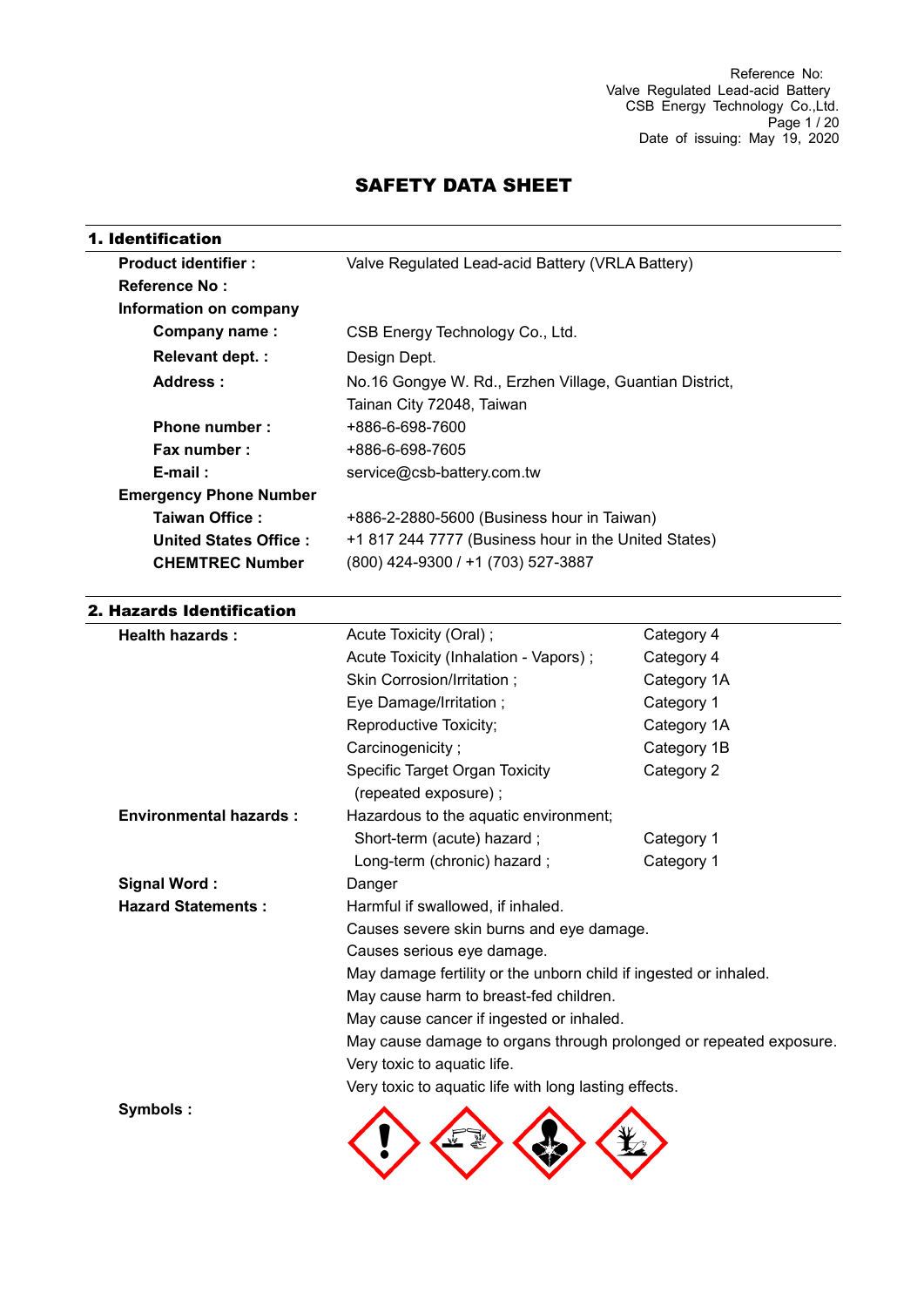| <b>Precautionary Statements:</b> |                                                                              |
|----------------------------------|------------------------------------------------------------------------------|
| Prevention;                      | Wash thoroughly after handling.                                              |
|                                  | Do not eat, drink or smoke when using this product.                          |
|                                  | Wear protective gloves/protective clothing/eye protection/face protection.   |
|                                  | Avoid breathing dust/fume/gas/mist/vapors/spray.                             |
|                                  | Use only outdoors or in a well-ventilated area.                              |
|                                  | Do not breathe dusts or mists.                                               |
|                                  | Obtain special instructions before use.                                      |
|                                  | Do not handle until all safety precautions have been read and<br>understood. |
|                                  | Avoid contact during pregnancy/while nursing.                                |
| Response;                        | If swallowed: Rinse mouth. Do NOT induce vomiting.                           |
|                                  | If on skin (or hair): Take off immediately all contaminated clothing. Rinse  |
|                                  | skin with water/shower.                                                      |
|                                  | Wash contaminated clothing before reuse.                                     |
|                                  | If inhaled: Remove person to fresh air and keep comfortable for              |
|                                  | breathing.                                                                   |
|                                  | Immediately call a poison center/doctor.                                     |
|                                  | If in eyes: Rinse cautiously with water for several minutes. Remove          |
|                                  | contact lenses, if present and easy to do. Continue rinsing.                 |
|                                  | If exposed or concerned: Get medical advice/attention.                       |
| Storage;                         | Store locked up.                                                             |
|                                  | Store in accordance with local/regional/national/international               |
|                                  | regulations.                                                                 |
| Disposal;                        | Dispose of contents/container in accordance with                             |
|                                  | local/regional/national/international regulations.                           |

### 3. Composition/Information on Ingredients

#### **Substance / Mixture :** Mixture

**Information on composition and ingredients:**

| NO. | Chemical name or<br>common name  | Component part               | Content rate<br>(mass ratio) | Chemical<br>formula            | CAS no.    |
|-----|----------------------------------|------------------------------|------------------------------|--------------------------------|------------|
| 1   | Lead                             | Terminal, electrode<br>plate |                              |                                | 7439-92-1  |
| 2   | Lead dioxide                     | Electrode plate              | 70-80%                       | PbO <sub>2</sub>               | 1309-60-0  |
| 3   | Lead sulfate                     | Electrode plate              |                              |                                | 7446-14-2  |
| 4   | Dilute sulfuric acid<br>(27~50%) | Electrolyte                  | $14 - 20%$                   | H <sub>2</sub> SO <sub>4</sub> | 7664-93-9  |
| 5   | ABS resin                        | Battery container,<br>lid    | $5 - 9%$                     |                                | 9003-56-9  |
| 6   | Glass fiber<br>Separator         |                              | $1 - 2%$                     |                                | 65997-17-3 |

#### 4. First-aid Measures

If inhaled : (Lead, lead dioxide, lead sulfate, dilute sulfuric acid) Remove person to fresh air, keep comfortable for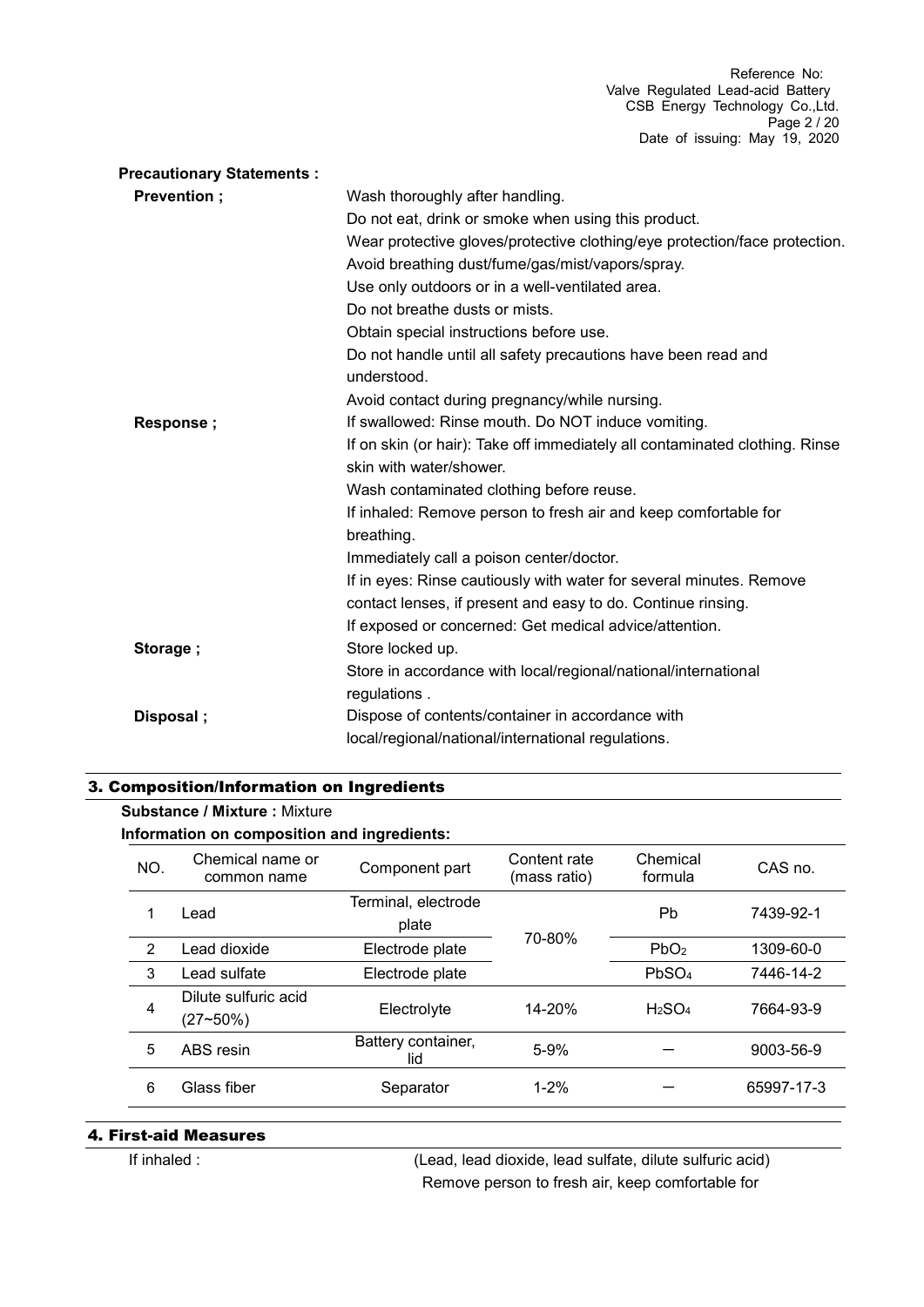|                                  | breathing.                                                                                    |
|----------------------------------|-----------------------------------------------------------------------------------------------|
| If on skin:                      | Get medical advice/attention.                                                                 |
|                                  | (Lead, lead dioxide, lead sulfate)                                                            |
|                                  | Wash skin with plenty of water and soap.                                                      |
|                                  | If skin irritation occurs, get medical advice/attention.                                      |
|                                  | (dilute sulfuric acid)                                                                        |
|                                  | Take off or remove immediately all contaminated clothing.<br>Rinse skin with water or shower. |
|                                  | If skin irritation or chemical injury occurs, get medical<br>advice/attention.                |
| If in eyes :                     | (Lead, lead dioxide, lead sulfate, dilute sulfuric acid)                                      |
|                                  | Open the eyelids with your fingers, rinse thoroughly with<br>water for at least 15 minutes.   |
|                                  | Remove contact lenses, if present and easy to do.                                             |
|                                  | Continue rinsing.                                                                             |
|                                  | Get medical attention/advice.                                                                 |
| If swallowed:                    | (Lead, lead dioxide, lead sulfate)                                                            |
|                                  | Rinse mouth.                                                                                  |
|                                  | Get medical advice/attention.                                                                 |
|                                  | (dilute sulfuric acid)                                                                        |
|                                  | Rinse mouth.                                                                                  |
|                                  | Give plenty of water.                                                                         |
|                                  | Do not induce vomiting.                                                                       |
|                                  | Get medical advice/attention.                                                                 |
| Most important symptoms/effects, | (Lead, lead dioxide, lead sulfate)                                                            |
| acute and delayed :              | Stomach cramps, lethargy, headache, nausea, vomiting,                                         |
|                                  | weakness, wheezing, pallor, hemoglobinuria, collapse.                                         |
|                                  | (dilute sulfuric acid)                                                                        |
|                                  | Corrosive, burning sensation, sore throat, cough,                                             |
|                                  | breathlessness, shortness of breath, redness, pain,                                           |
|                                  | blisters, severe skin burns, severe burns, abdominal pain,                                    |
|                                  | shock or collapse.                                                                            |
| Protection for first-aiders :    | Rescuers wear protective equipment such as rubber gloves                                      |
|                                  | and tight-fitting safety goggles.                                                             |
| Special note to physician :      | (Dilute sulfuric acid)                                                                        |
|                                  | Symptoms of lung edema often do not show until a few                                          |
|                                  | hours have passed, and it might aggravate if it does not                                      |
|                                  | take a rest. Therefore, it is necessary to take a rest and                                    |
|                                  | medical observation.                                                                          |
|                                  |                                                                                               |

# 5. Fire Fighting Measures

| Suitable extinguishing media :  | Extinguish the fire by extinguishers of dry chemical agent,        |
|---------------------------------|--------------------------------------------------------------------|
|                                 | foam fire extinguish agent, and non-flammable gas.                 |
| Unsuitable extinguishing media: | No information.                                                    |
| Specific risk/hazard :          | In case of fire, there is a possibility that irritative, corrosive |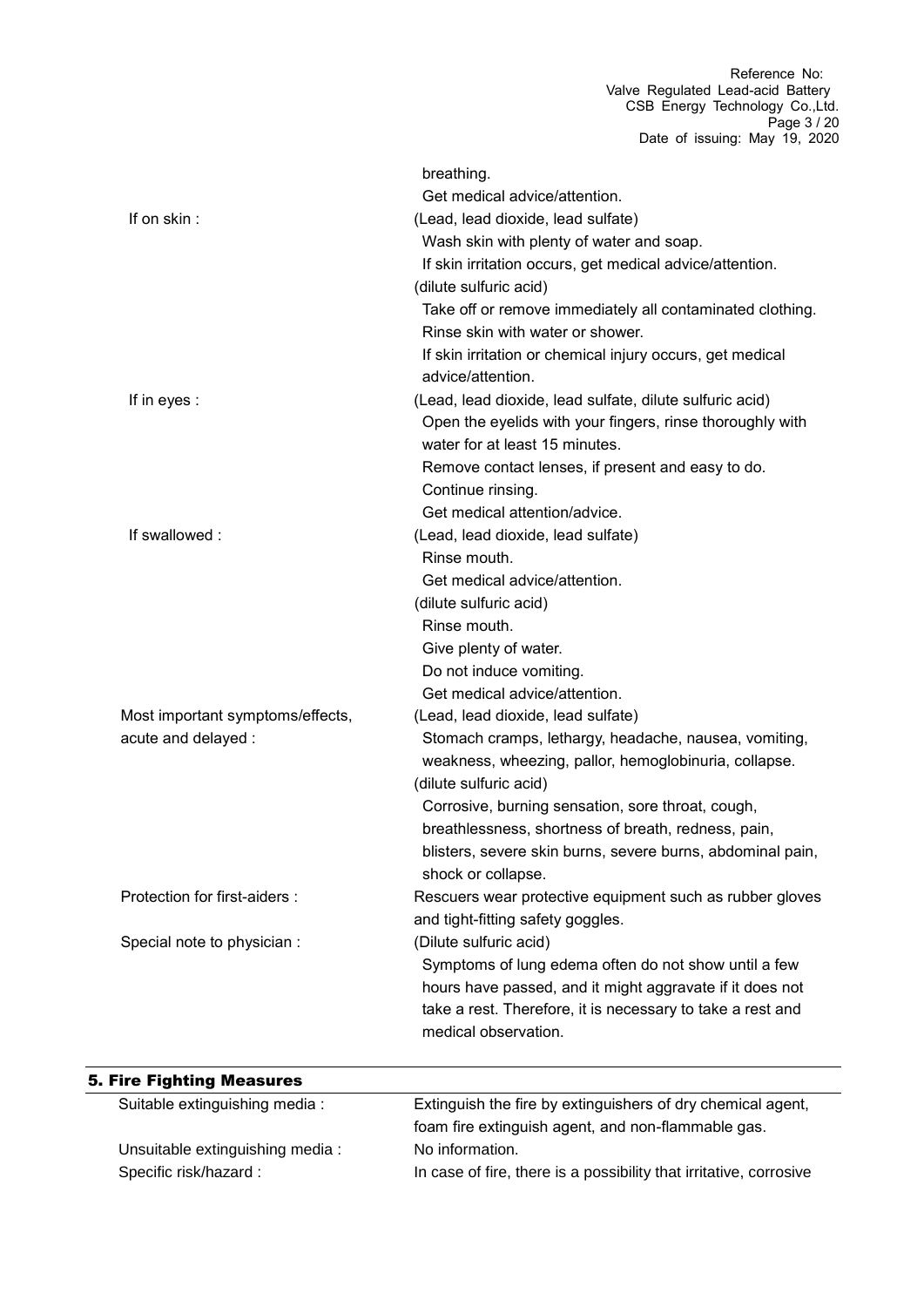|                                 | or toxic fumes or gases are generated.                                        |
|---------------------------------|-------------------------------------------------------------------------------|
|                                 | There is a possibility of explosion of the product by heat.                   |
|                                 | May form explosive air/gas mixture during charging.                           |
|                                 | There is a possibility of hydrogen emission and explosion<br>during charging. |
| Specific fire fighting method : | Cut off the power in case of connection/energizing the                        |
|                                 | product into the device, if can be coped with safely.                         |
|                                 | Move the product from the fire area if it is not dangerous.                   |
|                                 | After extinguishing the fire, continue to cool the container                  |
|                                 | thoroughly with plenty of water.                                              |
|                                 | Immediately move the movable product to safe place when                       |
|                                 | fire occurs in surrounding. If it is not movable, cool the                    |
|                                 | product with water spray.                                                     |
|                                 | Keep away the combustible materials to prevent spread fire<br>around.         |
| Protection for fire-fighters :  | Extinguish fire from upwind.                                                  |
|                                 | Wear appropriate protective clothes for chemical (self-                       |
|                                 | contained breathing apparatus, protective glasses, etc.) to<br>fire fighting. |

| Wear appropriate protective equipment (gloves, protective                                                                                                                                                                                                                                                     |
|---------------------------------------------------------------------------------------------------------------------------------------------------------------------------------------------------------------------------------------------------------------------------------------------------------------|
| glasses, protective clothing and the like), when processing<br>the leakage.                                                                                                                                                                                                                                   |
| Do not touch or walk through the leakage.                                                                                                                                                                                                                                                                     |
| Do not breathe dust, mist and vapour.                                                                                                                                                                                                                                                                         |
| May form explosive air/gas mixture during charging.                                                                                                                                                                                                                                                           |
| There is a possibility of hydrogen emission and explosion<br>during charging.                                                                                                                                                                                                                                 |
| Be careful to not discharge the product into the rivers,<br>sewer, and soil.                                                                                                                                                                                                                                  |
| If dilute sulfuric acid is leaked, stopping the flow with sand<br>and earth, absorbing mat and the like, remove by absorbing<br>with them. And then, neutralized with sodium bicarbonate or<br>slaked lime, and wash off with plenty of water.<br>Absorb by sprinkling misty water when the gas is generated. |
| Collected material should be disposed in compliance<br>with '13. Disposal Considerations'.                                                                                                                                                                                                                    |
| Immediately remove all ignition sources in the vicinity.                                                                                                                                                                                                                                                      |
| Prepare fire extinguishing equipment just in case it is<br>ignited.                                                                                                                                                                                                                                           |
|                                                                                                                                                                                                                                                                                                               |

## 7. Handling and Storage

Handling :

Technical measures ; Take measure described in '8: Exposure Controls and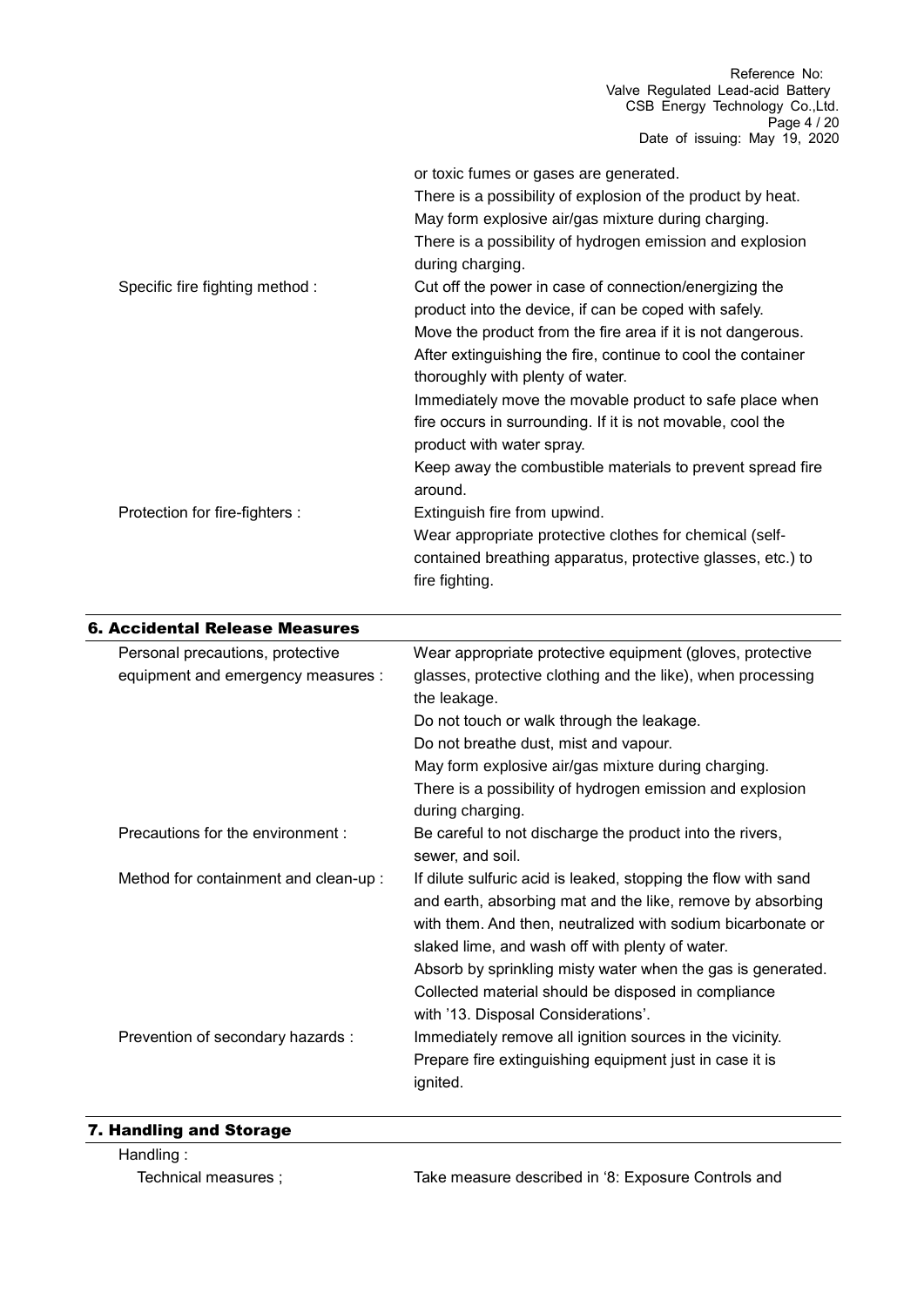|                                    | Personal Protective Equipment', and wear appropriate<br>protective equipment. |
|------------------------------------|-------------------------------------------------------------------------------|
| Local exhaust/general ventilation; | Work in a well-ventilated place and provide local exhaust or                  |
|                                    | general ventilation as necessary.                                             |
| Cautions for Safety Handling;      | Do not use fire near the product.                                             |
|                                    | Do not dismantle or modify the product.                                       |
|                                    | Do not do short-circuit between the terminals.                                |
|                                    | Handling and charging of the product should be in well<br>ventilated place.   |
|                                    | Prevent falling and overturning of container. Careful to not                  |
|                                    | give a shock.                                                                 |
|                                    | Try to not damage the product.                                                |
|                                    | Be careful not to spill the dilute sulfuric acid.                             |
|                                    | Do not eat, drink or smoke when using this product.                           |
| Storage:                           |                                                                               |
| Technical measures;                | Provide a ventilation and lighting required for storing and                   |
|                                    | handling hazardous materials in the storage location.                         |
| Storage condition;                 | Do not store near the fire.                                                   |
|                                    | Do not store in place where is exposed to high temperature,                   |
|                                    | high humidity, rain, direct sunlight.                                         |
|                                    | Store in place where is no risk of fire, toxic gas, liquid                    |
|                                    | droplets, generating or invasion of dust, and submerged.                      |

| 8. Exposure Controls and Personal Protective Equipment |                                                             |  |  |
|--------------------------------------------------------|-------------------------------------------------------------|--|--|
| Controlled exposure level :                            | Lead (electrode plate, terminal), lead dioxide(electrode    |  |  |
|                                                        | plate), lead sulfate(electrode plate)                       |  |  |
|                                                        | Lead and its compounds(as lead)                             |  |  |
|                                                        | TLV = $0.05 \text{ mg/m}^3$                                 |  |  |
| Permissible exposure level :                           |                                                             |  |  |
| OSHA PEL;                                              | Lead(electrode plate, terminal), lead dioxide(electrode     |  |  |
|                                                        | plate), lead sulfate(electrode plate)                       |  |  |
|                                                        | Lead and inorganic compounds (as lead) :                    |  |  |
|                                                        | TWA = $0.05 \text{ mg/m}^3$                                 |  |  |
|                                                        | Dilute sulfuric acid(electrolyte)                           |  |  |
|                                                        | Sulfuric acid: TWA = $1mg/m3$                               |  |  |
| ACGIH (2017);                                          | Lead(electrode plate, terminal), lead dioxide(electrode     |  |  |
|                                                        | plate), lead sulfate(electrode plate)                       |  |  |
|                                                        | LEAD AND INORGANIC COMPOUNDS, AS Pb                         |  |  |
|                                                        | TLV-TWA = $0.05$ mg/m <sup>3</sup>                          |  |  |
|                                                        | Dilute sulfuric acid(electrolyte)                           |  |  |
|                                                        | Sulfuric acid: TLV-TWA = $0.2 \text{mg/m}^3$                |  |  |
| Engineering controls :                                 | Provide hand wash and eyes wash facilities and safety       |  |  |
|                                                        | shower near the handling place as necessary.                |  |  |
| Personal protective equipment :                        |                                                             |  |  |
| Respiratory protection;                                | Wear respiratory protective equipment (air respirator, dust |  |  |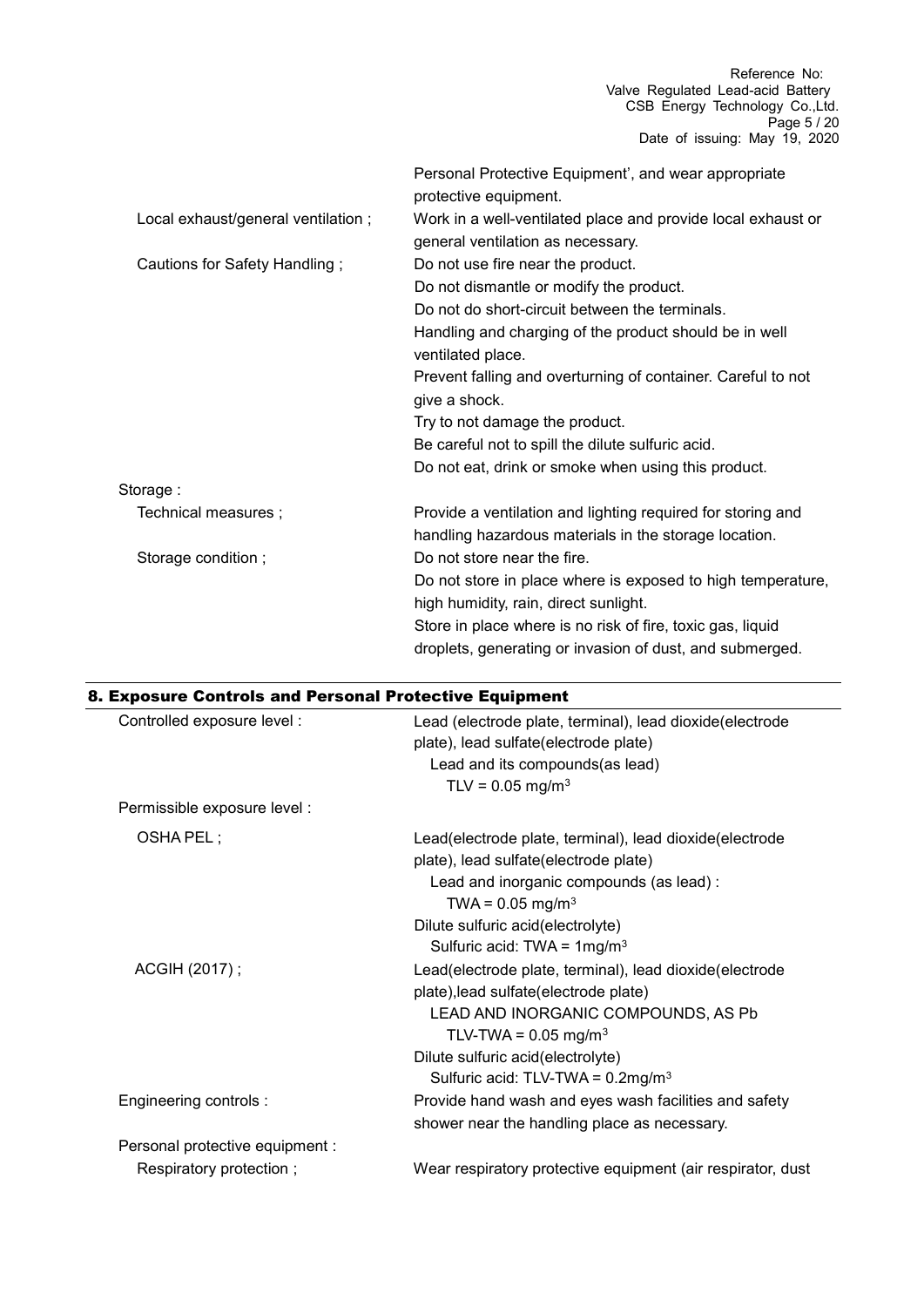Reference No: Valve Regulated Lead-acid Battery CSB Energy Technology Co.,Ltd. Page 6 / 20 Date of issuing: May 19, 2020

|                           | mask, gas mask (for acid gases)) as necessary.              |
|---------------------------|-------------------------------------------------------------|
| Hand protection;          | Wear impermeable protective gloves (acid resistance).       |
| Eye protection ;          | Wear protective glasses, goggle type safety glasses and the |
|                           | like.                                                       |
| Skin and body protection; | Wear protective clothing, protective apron and the like as  |
|                           | necessary.                                                  |
| Hygiene measures :        | Do not eat, drink or smoke when handling.                   |
|                           | Wash hands thoroughly after handling.                       |
|                           | Protective equipment shall be inspected regularly according |
|                           | to the protective equipment checklist.                      |
|                           |                                                             |

### 9. Physical and Chemical properties

Describes the information about the components below.

|                                                              | Lead                                         | Lead dioxide               | Lead sulfate              | Dilute sulfuric acid                      |
|--------------------------------------------------------------|----------------------------------------------|----------------------------|---------------------------|-------------------------------------------|
| Appearances<br>(physical state, form,<br>color, etc.)        | Silver white solid                           | Brown crystal or<br>powder | White crystal             | Colorless<br>transparent liquid           |
| Odor                                                         | No information.                              | No information.            | No information.           | Odorless (normal<br>temperature)          |
| Threshold of odor                                            | No information.                              | No information.            | No information.           | No information.                           |
| рH                                                           | No information.                              | No information.            | No information.           | $\leq 1$                                  |
| Melting point                                                | 327.4°C                                      | 888°C                      | 1170°C                    | No information                            |
| Boiling point, initial<br>boiling point and<br>boiling range | 1,749°C                                      | 1,480°C                    | No information            | No information                            |
| Flash point                                                  | Non flammable                                | Non flammable              | Non flammable             | Non flammable                             |
| Flammability(solid,<br>gas)                                  | Non flammable                                | Non flammable              | Non flammable             | Not applicable                            |
| Specific<br>gravity(density)                                 | $11.35$ g/cm <sup>3</sup><br>$(20^{\circ}C)$ | $9.53$ g/cm $3$            | 6.2                       | Approx. 1.2~1.4                           |
| Solubility                                                   | Water: Insoluble.                            | Water: Insoluble.          | Water: Hardly<br>soluble. | Miscible in water.<br>Soluble in alcohol. |
| Partition coefficient (n-<br>octanol/water)                  | No information.                              | No information             | No information            | No information                            |
| Auto-ignition<br>temperature                                 | Non flammable                                | Non flammable              | Non flammable             | Non flammable                             |
| Decomposition<br>temperature                                 | No information.                              | 290°C                      | 1000°C                    | No information                            |
| Viscosity                                                    | No information.                              | No information.            | No information.           | No information.                           |
| Other Information                                            | No information.                              | No information.            | No information.           | No information.                           |

# 10. Stability and Reactivity

Stability : (lead)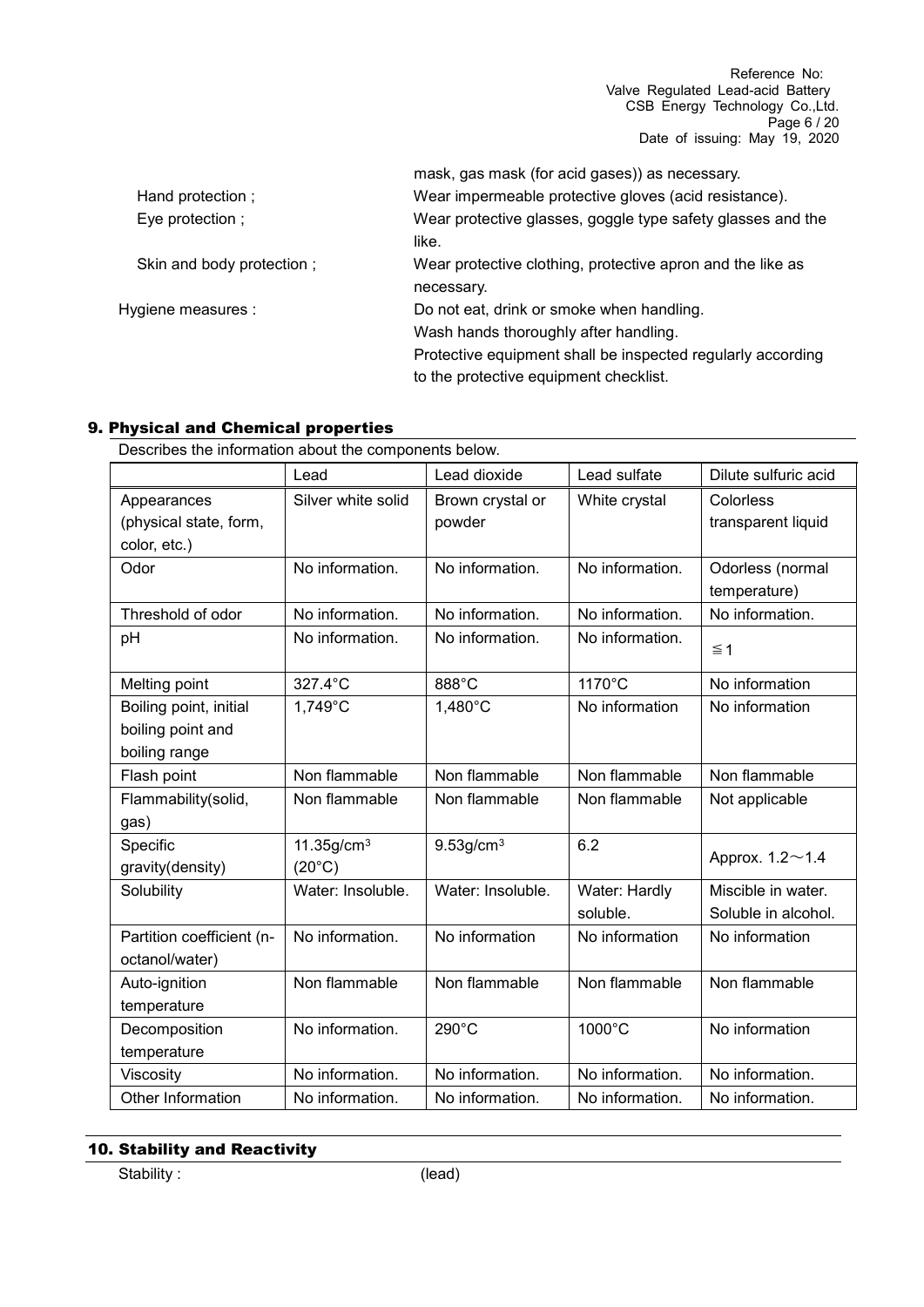| Hazardous reactivity :             | When oxygen is present, it will be eroded by pure water<br>and the weak organic acid. At normal temperature, it will<br>be eroded by fluorine or chlorine.<br>(lead dioxide/ lead sulfate)<br>It is considered to be stable under normal handling and<br>storage.<br>(dilute sulfuric acid)<br>At first, vapor is generated by heating, and generate<br>sulfuric acid vapors if continue to heat.<br>Rapid contact with water might be generate a large<br>amount of heat, and sometimes the acid is scattered.<br>Dilute sulfuric acid which is generated by diluting with<br>water, generates hydrogen gas by the corrosion of various<br>metals and may cause flash explosion by mixing with air.<br>There is hygroscopic.<br>(lead)<br>It does not occur hazardous reaction under normal |
|------------------------------------|----------------------------------------------------------------------------------------------------------------------------------------------------------------------------------------------------------------------------------------------------------------------------------------------------------------------------------------------------------------------------------------------------------------------------------------------------------------------------------------------------------------------------------------------------------------------------------------------------------------------------------------------------------------------------------------------------------------------------------------------------------------------------------------------|
|                                    | condition.<br>(lead dioxide)<br>React violently with combustible materials and organic<br>matter (sulfuric acid, hydrogen peroxide, phosphoric acid),<br>and it may cause risk of fire.                                                                                                                                                                                                                                                                                                                                                                                                                                                                                                                                                                                                      |
|                                    | (lead sulfate)<br>It may react with strong oxidizing agents.<br>(dilute sulfuric acid)<br>It may cause fire or explosion by many reactions.                                                                                                                                                                                                                                                                                                                                                                                                                                                                                                                                                                                                                                                  |
|                                    | It is strong oxidant and reacts with combustible and<br>reducing materials.<br>It is strong acid and reacts violently with bases and is                                                                                                                                                                                                                                                                                                                                                                                                                                                                                                                                                                                                                                                      |
|                                    | corrosive to most common metals forming a<br>flammable/explosive gas(hydrogen).<br>React with water and organic materials violently and                                                                                                                                                                                                                                                                                                                                                                                                                                                                                                                                                                                                                                                      |
| Conditions to avoid :              | release heat.<br>Heating, contact with ignition sources (open flame, spark,<br>etc.,                                                                                                                                                                                                                                                                                                                                                                                                                                                                                                                                                                                                                                                                                                         |
| Incompatible materials :           | (lead); Oxidizing agent.<br>(lead dioxide); Flammable materials, reducing materials.<br>(lead sulfate); Strong oxidizing agents.<br>(dilute sulfuric acid);<br>Combustible materials, reducing materials, strong                                                                                                                                                                                                                                                                                                                                                                                                                                                                                                                                                                             |
| Hazardous decomposition products : | oxidizing agents, strong bases.<br>In case of fire, there is a possibility that irritative or toxic gases<br>or fumes are generated.                                                                                                                                                                                                                                                                                                                                                                                                                                                                                                                                                                                                                                                         |
| Other information                  | May form air/gas mixture during charging.<br>There is a possibility of hydrogen emission and explosion                                                                                                                                                                                                                                                                                                                                                                                                                                                                                                                                                                                                                                                                                       |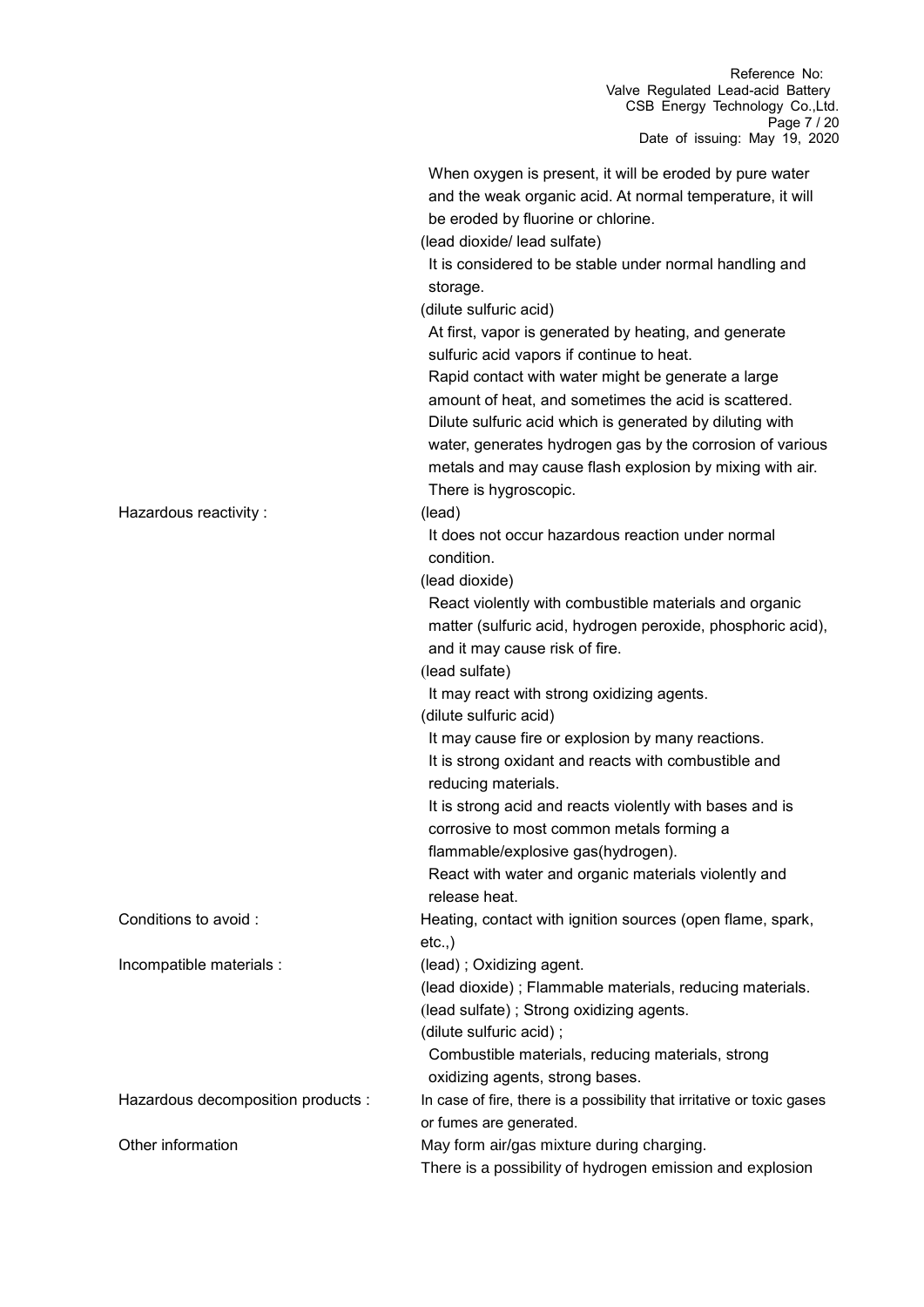during charging.

#### 11. Toxicological Information

| Indicate the information for each of components of lead acid battery as below. |                                                                                  |
|--------------------------------------------------------------------------------|----------------------------------------------------------------------------------|
| OLead (electrode plate, terminal)                                              |                                                                                  |
| Acute toxicity (Oral) :                                                        | Acute Toxicity Estimate (ATE) = 500 mg/kg                                        |
|                                                                                | It was classified as Category 4 of GHS acute toxicity (Oral).                    |
| Acute toxicity (Dermal) :                                                      | No data.                                                                         |
| Acute toxicity (Inhalation - Gases) :                                          | Classification not applicable because it is a solid in the<br>definition of GHS. |
| Acute toxicity (Inhalation - Vapors) :                                         | Acute Toxicity Estimate (ATE) = 11 mg/l                                          |
|                                                                                | It was classified as Category 4 of GHS acute toxicity                            |
|                                                                                | (Inhalation - Vapors)                                                            |
| Acute toxicity (Inhalation - Dusts and<br>Mists):                              | No data.                                                                         |
| Skin corrosion/irritation :                                                    | No data.                                                                         |
| Serious eye damage/eye irritation :                                            | No data.                                                                         |
| Respiratory or skin sensitization :                                            | No data.                                                                         |
| Germ cell mutagenicity :                                                       | Although there are contradicting results about the                               |
|                                                                                | chromosome aberration in the peripheral blood                                    |
|                                                                                | lymphocytes from people who are engaged in lead-related                          |
|                                                                                | work (IARC suppl.7 (1987), EHC 3 (1977), DFGOTvol.17                             |
|                                                                                | (2002), ACGIH (7th, 2001)), there are descriptions of lead                       |
|                                                                                | itself having chromosome aberration/micronucleus                                 |
|                                                                                | inductive actions. Therefore, it was classified as Category 2                    |
|                                                                                | of GHS Germ cell mutagenicity.                                                   |
| Carcinogenicity:                                                               | From the below classifications, it was classified as                             |
|                                                                                | Category 2 of GHS Carcinogenicity.                                               |
|                                                                                | IARC Supplement 7 (1987) and Japan Society for<br>$\bullet$                      |
|                                                                                | Occupational Health: 2B                                                          |
|                                                                                | ACGIH (7th, 2001): A3                                                            |
|                                                                                | EPA (IRIS (1993)): B2                                                            |
| Reproductive toxicity:                                                         | Since there is the description that there is the affect for                      |
|                                                                                | sperm formation disorder in human exposure example                               |
|                                                                                | (EHC 3 (1977), ACGIH (7th, 2001), DFGOTvol.17 (2002)),                           |
|                                                                                | and ovulation dysfunction was observed in the female                             |
|                                                                                | occupation exposure example (EHC 3 (1977)), it was                               |
|                                                                                | classified as "Category 1A of GHS Reproductive toxicity".                        |
|                                                                                | There are the descriptions about the relationship with                           |
|                                                                                | neonatal developmental disorder of cognitive function                            |
|                                                                                | (ACGIH (7th, 2001), DFGOTvol.17 (2002), PATTY (4th,                              |
|                                                                                | 1994) and IARC 23 (1980)), and the descriptions about the                        |
|                                                                                | relationship with the increase of miscarriage (DFGOTvol.17                       |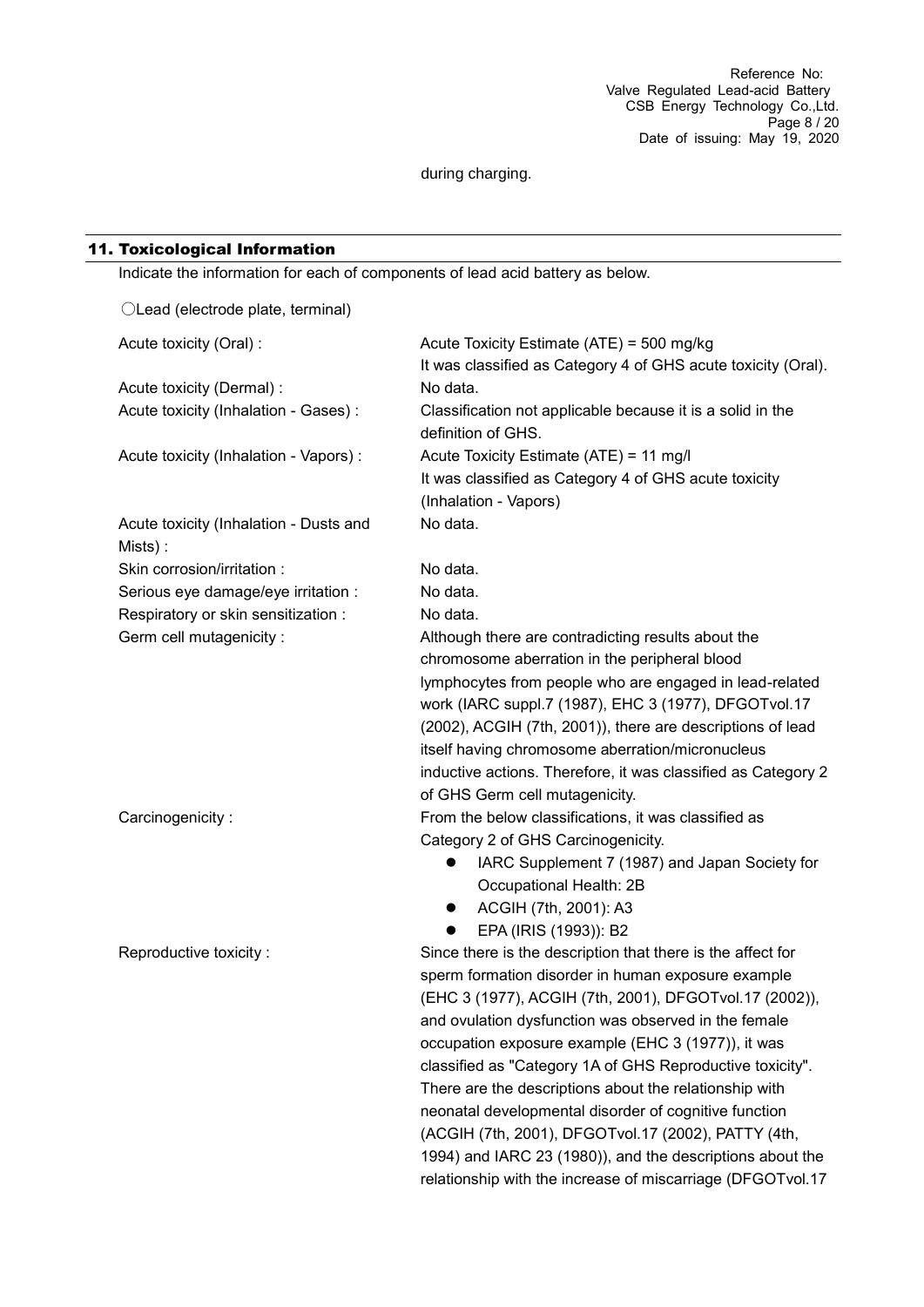Specific target organ toxicity (single exposure) :

Specific target organ toxicity (repeated exposure) :

Aspiration hazard : No data. Others : No information

○Lead dioxide (electrode plate)

Acute toxicity (Oral) : No data. Acute toxicity (Dermal) : No data.

Acute toxicity (Inhalation: Vapors) : No data. Acute toxicity **No data.** No data.

(2002), and PATTY (4th, 1994)). However, the distinct conclusion has not obtained.

Although there was a case report that renal dysfunction was observed in the acute toxicity in human (DFGOT, vol.17 (2002)), there was the description that no kidney damage in the subsequent epidemiologic study in the same source of reference. Therefore, the data is insufficient for considering the kidney as target organ, therefore, it is classified as "classification not possible".

Due to the descriptions that the target organs were hematopoietic system, nervous system, kidney, and cardiovascular system in DFGOTvol.17 (2002), that heme synthesis inhibitors, nephropathy and brain diseases were observed in the human exposure examples in EHC 3 (1977), ACGIH (7th, 2001), PATTY (4th, 1994), and IARC 23 (1980), that it affects to the peripheral nerve and function of central nerve system in humans exposure examples in EHC 3 (1977), ACGIH (7th, 2001), PATTY (4th, 1994), that it affects to cardiovascular system, such as high blood pressure in human exposure examples in EHC 3 (1977), ACGIH (7th, 2001), that the immunosupressive effect was observed in human exposure examples in PATTY (4th, 1994), it is considered that the target organs were hematopoietic system, the kidney, central nervous systems, peripheral nervous system, cardiovascular system and immune system, and they all were classified as "Category 1 of GHS Specific target organ toxicity (repeated exposure)". Although there are the descriptions of the case reports of thyroid or adrenal hypofunctions in EHC 3 (1977), each case reports are before 1970, and there is no similar report after that, since there is the description that no effects was observed in the thyroid in DFGOTvol.17 (2002), the thyroid and the adrenal gland were not considered as for target organs.

Acute toxicity (Inhalation: Gases) : Classification not applicable because it is a solid in the definition of GHS.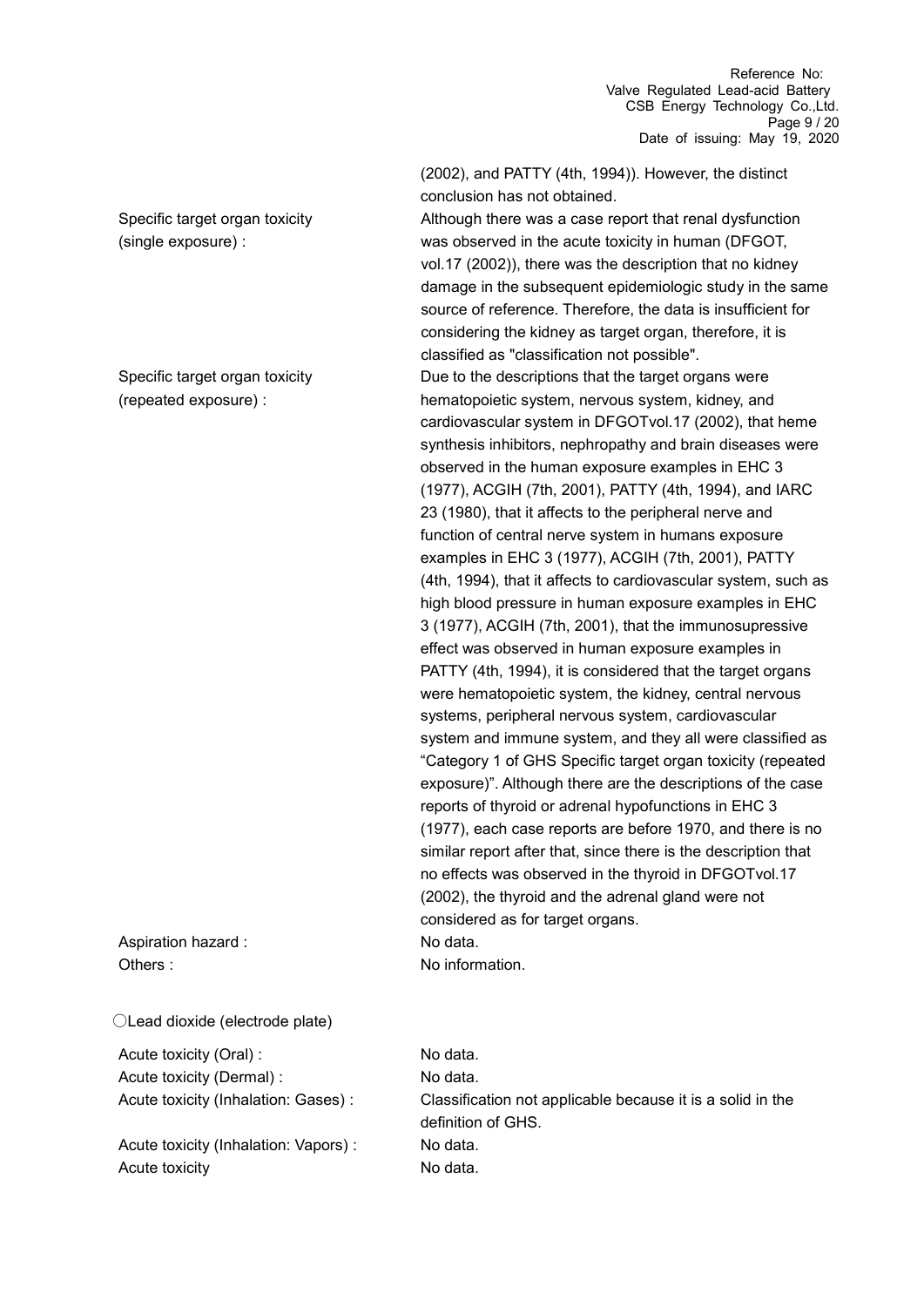Reference No: Valve Regulated Lead-acid Battery CSB Energy Technology Co.,Ltd. Page 10 / 20 Date of issuing: May 19, 2020

(Inhalation: Dust and Mists) : Skin corrosion/irritation : Since there is the description of "Probably a severe eye, skin, and mucous membrane irritant "(HSDB (2006)), it is considered that indicate severe irritation to skin. Therefore, it was classified as Category 2 of GHS Skin corrosion/irritation. Serious eye damage/eye irritation : Since there is the description of "Probably a severe eye, skin, and mucous membrane irritant "(HSDB (2006)), it is considered that indicate severe irritation to eyes. Therefore, it is classified as Category 2A of GHS Serious eye damage/eye irritation. Respiratory or skin sensitization : No data. Germ cell mutagenicity : From the description of NTP DB (Access on February 2006); Heritable germ cell mutagenicity tests: None. **Germ cell/ somatic cells in vivo mutagenicity tests:** None. Germ cell/ somatic cells in vivo genetic toxicity test: None. Positive (strong) results of multiple indicators in in vitro mutagenicity test: None. It was classified as "Classification not possible". Carcinogenicity : From the below classifications, it was classified as Category 2 of GHS Carcinogenicity . • NTP (2005): R IARC (1987): Group 2B ● ACGIH (2001): A3 Reproductive toxicity : Since lead is known as neurotoxic substance and reproductive toxic substance for human, it is classified as "Category 1A of GHS Reproductive toxicity " based on experts' judgement. Specific target organ toxicity (single exposure, repeated exposure) : For this substance, it is assumed that the classification based on the effects of inorganic lead compounds. As the toxicity of inorganic lead compounds for humans, there is the description below; "acute effects and chronic effects of inorganic lead has been recognized almost the same symptoms. By inhalation or ingestion of inorganic lead, it has been reported that cause the convergence of the mouth, thirst. And also nausea, vomiting, upper abdominal discomfort, loss of appetite, abdominal pain, constipation and the like has been reported as effects on the digestive organs. Effects on hematopoiesis are typical effects of inorganic lead, it has been observed hemoglobin synthesis inhibition and anemia due to shortened of red blood cell life, caused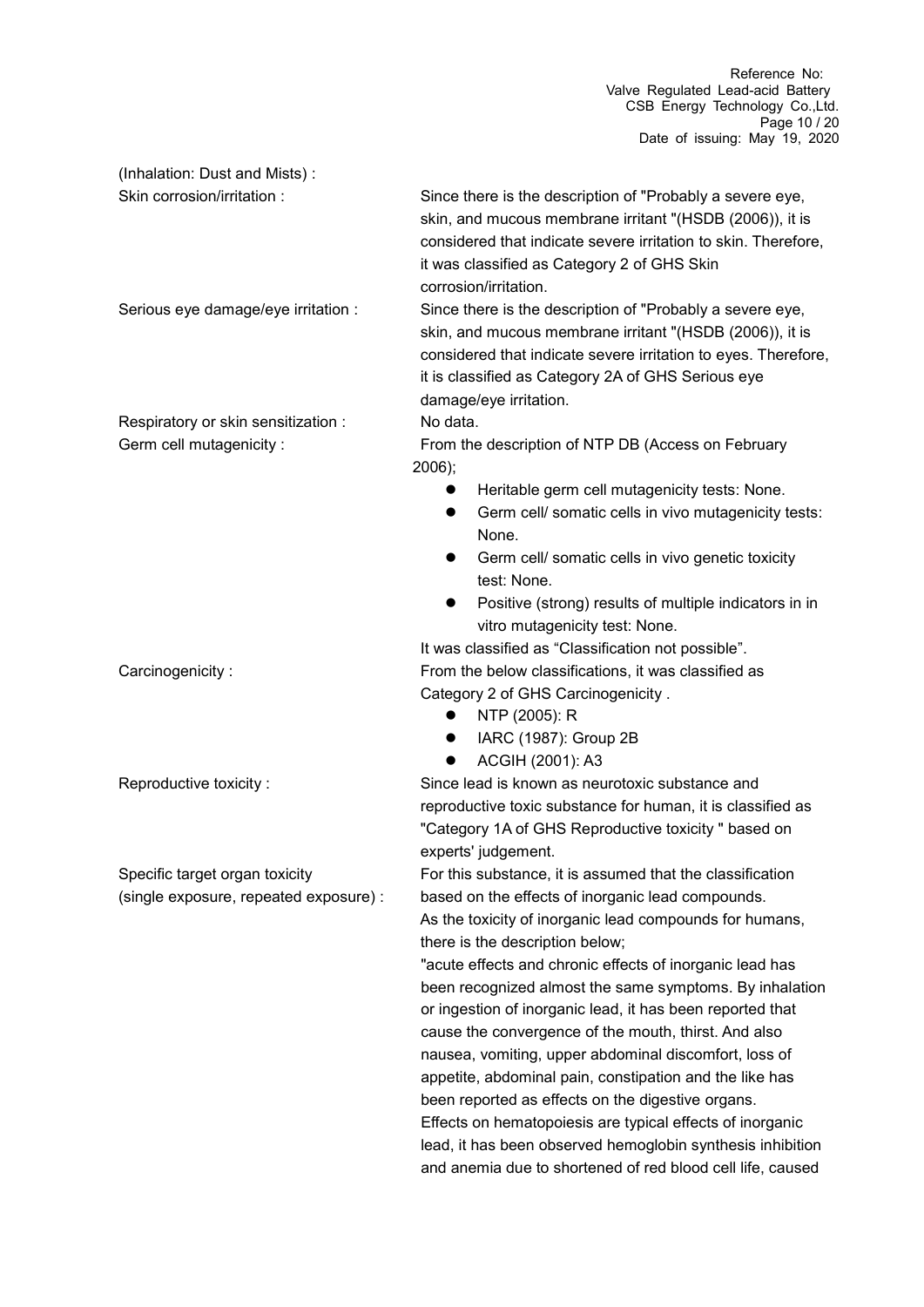by inhibition of δ-aminolevulinic acid and heme synthesis enzyme. Interstitial nephropathy as the effect to the kidneys, in addition to decreasing amount of urine, proteinuria, hematuria, urine cylinder, the proximal tubule disorder exhibiting a Fanconi syndrome typified by diabetes and amino acid urine is reported. Inorganic lead affects on the peripheral nervous system, in particular, muscle weakness in limbs, pain and convulsions are observed. In addition, although it is very rare case in adults, in case of being exposed to extremely high concentrations (details unknown), the effects on the central nervous system are observed such as ataxia, headache, paresthesia, depression and coma.

However, in effects on the central nervous system, particularly sensitive in children, and the symptoms with no restless, aggressive personality, difficulty concentrating, decline of memory and the like have become a problem in the U.S." (CERI Hazard Assessment Report 2001- 9(2002))

Therefore, blood system, kidney and nervous system are considered to be target organs. From the above, it was classified as "Category 1 of GHS Specific target organ toxicity (single exposure, repeated exposure) (blood system, kidney, nervous system)".

Aspiration hazard : No data. Others : No information.

○Lead sulfate (electrode plates)

Acute toxicity (Oral) : No data. Acute toxicity (Dermal) : No data.

Acute toxicity (Inhalation: Vapors) : No data.

Acute toxicity (Inhalation: Dust and Mists) :

Acute toxicity (Inhalation: Gases) : Classification not applicable because it is a solid in the definition of GHS.

No data.

Skin corrosion/irritation : No data. As effects on humans, although there is no data that can be obtained for local effects on the skin and mucous membranes by lead and inorganic lead compounds, there is the description of that there is likely to cause severe irritation and burns to the skin. Serious eye damage/eye irritation : No data. As effects on humans, although there is no data indicating the local effects on the mucous membranes by lead and inorganic lead compounds, there is the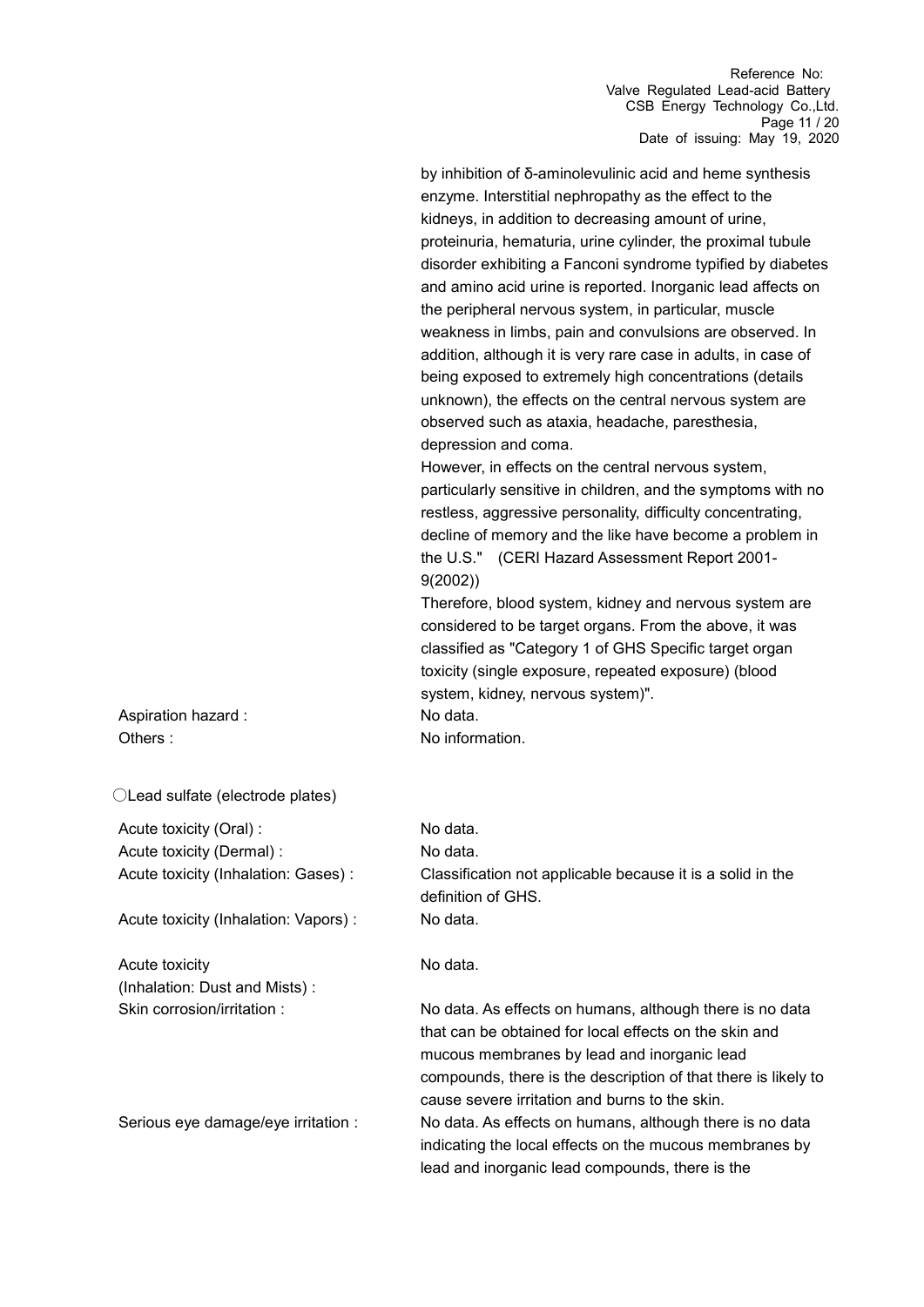Reference No: Valve Regulated Lead-acid Battery CSB Energy Technology Co.,Ltd. Page 12 / 20 Date of issuing: May 19, 2020

|                                     | description of that there is likely to cause severe irritation                     |
|-------------------------------------|------------------------------------------------------------------------------------|
|                                     | and burns to the eye.                                                              |
| Respiratory or skin sensitization : | No data.                                                                           |
| Germ cell mutagenicity :            | It is "Classification not possible" due to insufficient data of<br>in              |
|                                     | vivo test. In addition, in the in vitro test, there is the<br>negative             |
|                                     | report in Ames test. Moreover, although it may not be                              |
|                                     | necessarily matched results have been obtained, there is                           |
|                                     | also the positive result in chromosome analysis using                              |
|                                     | peripheral blood of workers who received the occupational                          |
|                                     | exposure of lead. However, the used method is insufficient                         |
|                                     | in most of the tests, overall it stated that it cannot be                          |
|                                     | conclusive evaluation of genotoxicity in human. Inorganic                          |
|                                     | lead compounds in MAK / BAT (2010) are classified as<br>germ cell mutagenicity 3A. |
| Carcinogenicity:                    | In carcinogenicity evaluation of IARC, it is classified as                         |
|                                     | Group 2A as inorganic compounds. Therefore, this                                   |
|                                     | substance was classified as Category 1B of GHS                                     |
|                                     | Carcinogenicity. In addition, it is classified as A3 in ACGIH                      |
|                                     | as inorganic lead compound.                                                        |
| Reproductive toxicity:              | Although there is no data of this substance, as effect on                          |
|                                     | humans of inorganic lead compounds, an increase in the                             |
|                                     | spontaneous abortion of pregnancy before 20 weeks was                              |
|                                     | observed by a high concentration exposure of mothers in                            |
|                                     | cases or epidemiological studies.                                                  |
|                                     | There is description that exposure during the pregnancy is                         |
|                                     | related increased in teratogenicity, low weight newborns                           |
|                                     | and suppression of body weight gain after birth.                                   |
|                                     | Although decrease in sperm count and semen volume,                                 |
|                                     | morphological changes of sperm, and decreasing of sperm                            |
|                                     | motility were observed by the occupational exposure, in                            |
|                                     | most studies, it is observed dose-response relationship                            |
|                                     | between these effects and exposure concentration of lead,                          |
|                                     | and toxicity for sperm has been reported to have been                              |
|                                     | unclear.                                                                           |
| Specific target organ toxicity      | Although there is no data of this substance, neurotoxic                            |
| (single exposure) :                 | effect of lead is known, and receives the influence of the                         |
|                                     | lead in both the peripheral nerves and the central nervous                         |
|                                     | system. Lead encephalopathy is one of the early symptoms                           |
|                                     | of acute exposure. From also that there is a report of the                         |
|                                     | suppression of the pituitary hands and nerve conduction                            |
|                                     | velocity by the occupational exposure, it is classified as                         |
|                                     | "Category 1 of GHS specific target organ toxicity (single                          |
|                                     | exposure) (nervous system)". In high concentration acute                           |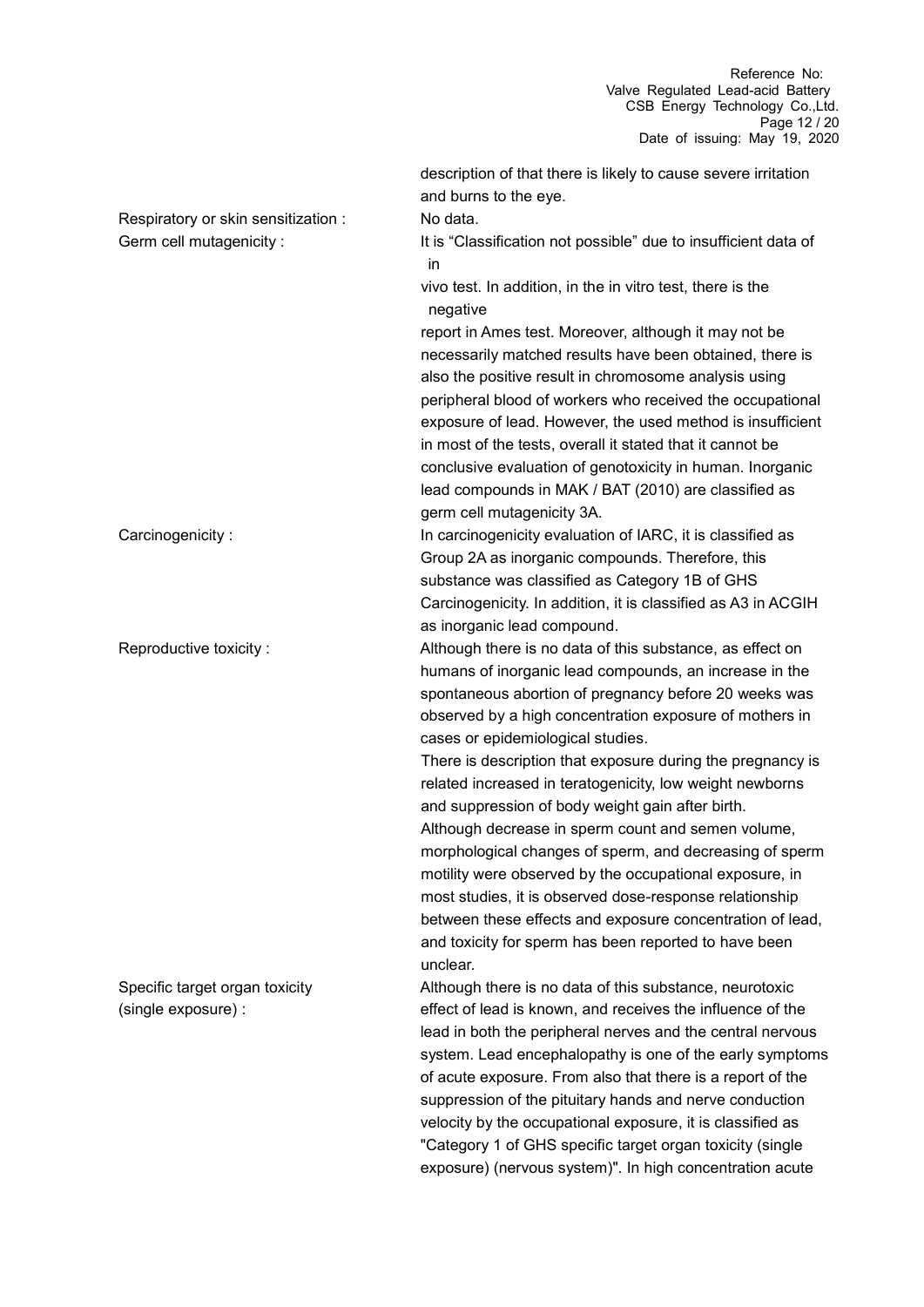exposure of lead and inorganic lead compounds, it causes dysfunction of the proximal tubule. There is the description that it causes Fanconi syndrome (diabetes, amino acid urine disease, phosphate urine disease and the like) as renal symptoms of acute lead poisoning. Therefore, it was classified as "Category 1 of GHS specific target organ toxicity (single exposure) (kidney)".

Moreover, lead is also known to give a change in the blood system. There is the description that the hemoglobin synthesis inhibition and small blood cell anemia and hypochromic anemia due to shortened of red blood cell life are caused by δ-aminolevulinic acid and heme synthesis enzyme are inhibited. Therefore, it is classified as "Category 1 of GHS specific target organ toxicity (single exposure) (blood system)".

Other, colic is the initial symptoms of occupational exposure or high concentration acute exposure. Since there is the description of the associated symptoms such as constipation, severe abdominal pain, nausea, vomiting, loss of appetite, it is classified as "Category 1 of GHS specific target organ toxicity (single exposure) (digestive system)".

Although there is no data of the substance, there is the description that in high concentration repeated exposure by lead and inorganic lead compounds, it leads to irreversible changes to kidney including tubular atrophy, interstitial fibrosis glomerular sclerosis, and eventually it cause chronic nephritis. Therefore, it was classified as "Category 1 of GHS specific target organ toxicity (repeated exposure) (kidney)".

In addition, there is the report of the lead epidemiological study, hemoglobin concentration and hematocrit value of poisoning patients were significantly decreased compared with control subjects of non-exposure.

There is the description that the hemoglobin synthesis inhibition and small blood cell anemia and hypochromic anemia due to shortened of red blood cell life are caused by δ-aminolevulinic acid and heme synthesis enzyme are inhibited. Therefore, it was classified as "Category 1 of GHS specific target organ toxicity (repeated exposure) (blood system)".

On the other hand, there is the research study to support the relationship between the chronic lead poisoning and myocardial injury, and there is reported that abnormal electrocardiogram in workers of lead poisoning was

Specific target organ toxicity (repeated exposure) :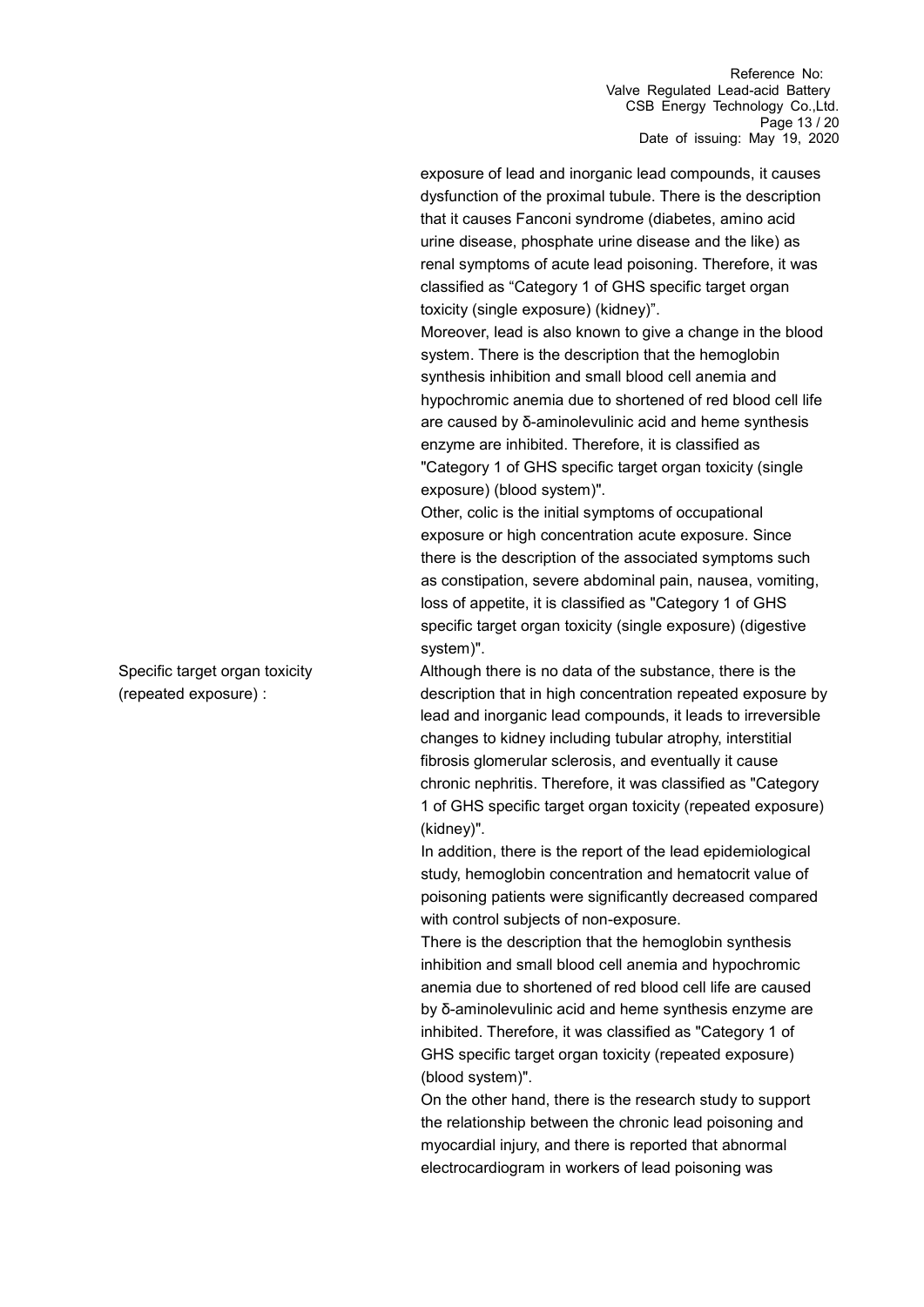Reference No: Valve Regulated Lead-acid Battery CSB Energy Technology Co.,Ltd. Page 14 / 20 Date of issuing: May 19, 2020

| Aspiration hazard :<br>Others:        | observed. In addition, from the data of epidemiological<br>studies, since it has been concluded that internal<br>absorption of lead causes a significant increase in blood<br>pressure in both diastolic and systolic of the heart, it was<br>classified as Category 1 of GHS specific target organ<br>toxicity (repeated exposure) (cardiovascular).<br>Moreover, suppression of motor nerve conduction velocity<br>was observed in worker who blood concentration of lead is<br>high, and also there is a report of the Parkinson's<br>syndrome has been observed in seven out of nine that<br>have been exposed for more than 30 years in a lead-acid<br>battery. Therefore, it was classified as "Category 1 of GHS<br>specific target organ toxicity (repeated exposure) (nervous<br>system)".<br>No data.<br>No information. |
|---------------------------------------|------------------------------------------------------------------------------------------------------------------------------------------------------------------------------------------------------------------------------------------------------------------------------------------------------------------------------------------------------------------------------------------------------------------------------------------------------------------------------------------------------------------------------------------------------------------------------------------------------------------------------------------------------------------------------------------------------------------------------------------------------------------------------------------------------------------------------------|
| ODilute sulfuric acid (electrolyte)   |                                                                                                                                                                                                                                                                                                                                                                                                                                                                                                                                                                                                                                                                                                                                                                                                                                    |
| Acute toxicity (Oral) :               | Based on the Rat LD <sub>50</sub> value: 2140mg/kg and the<br>description of the death case report by the oral ingestion in<br>humans (amount of intake is unknown), it was classified as<br>Category 5 of GHS acute toxicity (Oral).                                                                                                                                                                                                                                                                                                                                                                                                                                                                                                                                                                                              |
| Acute toxicity (Dermal) :             | No data.                                                                                                                                                                                                                                                                                                                                                                                                                                                                                                                                                                                                                                                                                                                                                                                                                           |
| Acute toxicity (Inhalation: Gases) :  | Classification not applicable because it is a liquid in the<br>definition of GHS.                                                                                                                                                                                                                                                                                                                                                                                                                                                                                                                                                                                                                                                                                                                                                  |
| Acute toxicity (Inhalation: Vapors) : | No data.                                                                                                                                                                                                                                                                                                                                                                                                                                                                                                                                                                                                                                                                                                                                                                                                                           |
| Acute toxicity                        | Based on rat LC <sub>50</sub> value: 0.375mg/L (4 hour exposure) and                                                                                                                                                                                                                                                                                                                                                                                                                                                                                                                                                                                                                                                                                                                                                               |
| (Inhalation: Dust and Mists):         | 347ppm (1-hour exposure) (4 hour equivalent value:<br>0.347mg/L), it was classified as Category 2 of GHS acute<br>toxicity (inhalation).                                                                                                                                                                                                                                                                                                                                                                                                                                                                                                                                                                                                                                                                                           |
| Skin corrosion/irritation:            | Since pH of concentrated sulfuric acid was 1 or less, it was<br>judged to be corrosive substance in accordance with the<br>GHS classification standards, and classified as Category<br>1A-1C of GHS skin corrosion/irritation.                                                                                                                                                                                                                                                                                                                                                                                                                                                                                                                                                                                                     |
| Serious eye damage/eye irritation :   | There is the description that the critical damage to the eye<br>accompanied by lysis of anterior chamber of eye was<br>observed in accident case of human. And also from the<br>description that the moderate irritation with 5% solution and<br>the severe irritation with 10% solution were observed to the<br>eye of rabbit, therefore, it was classified as "Category 1 of<br>GHS serious eye damage/eye irritation".                                                                                                                                                                                                                                                                                                                                                                                                          |
| Respiratory or skin sensitization :   | Respiratory sensitization: No data.<br>Skin sensitization:                                                                                                                                                                                                                                                                                                                                                                                                                                                                                                                                                                                                                                                                                                                                                                         |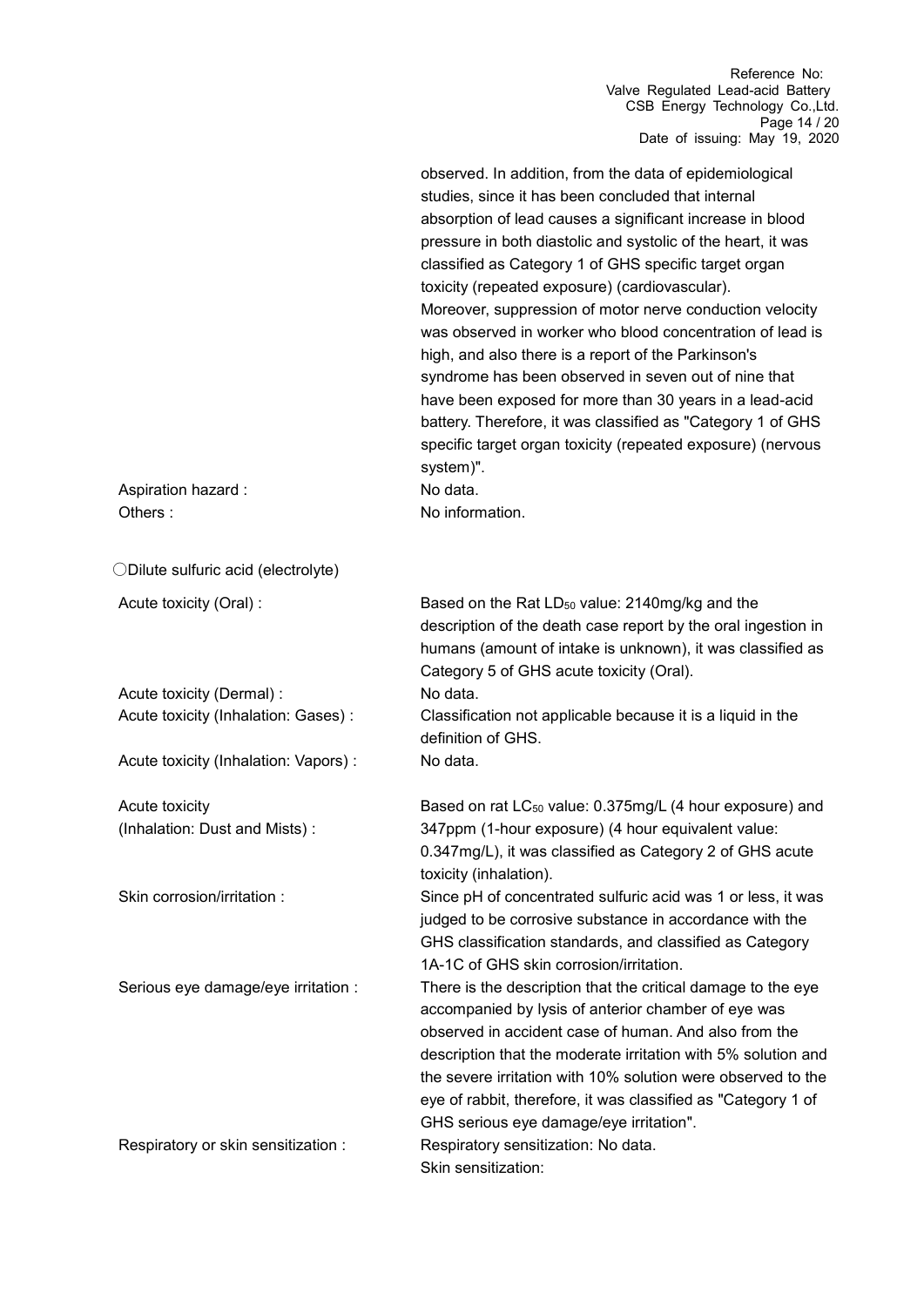Reference No: Valve Regulated Lead-acid Battery CSB Energy Technology Co.,Ltd. Page 15 / 20 Date of issuing: May 19, 2020

|                                                       | There is no test data on skin sensitizing of sulfuric acids.<br>Although sulfuric acid has been industrially used for several<br>decades, there is no case report of skin sensitization while<br>skin injuries by skin irritation are well known.<br>Although an extensive amount of sulfate ion exists<br>internally (the sulfate ion in serum ~33 mmol/L, and 50<br>times more in cells), allergic reactions do not occur.<br>In allergic test of sulfuric acid salt of metal, even if allergic<br>positive with metal may occur, sulfuric ion is presumed to<br>result in allergic negative as is suggested by the negative<br>results in sulfate of zinc. Based on the description that<br>conclusion is obtained from the results mentioned above<br>that sulfate does not cause allergy to human, it is classified<br>as "Not classified". |
|-------------------------------------------------------|--------------------------------------------------------------------------------------------------------------------------------------------------------------------------------------------------------------------------------------------------------------------------------------------------------------------------------------------------------------------------------------------------------------------------------------------------------------------------------------------------------------------------------------------------------------------------------------------------------------------------------------------------------------------------------------------------------------------------------------------------------------------------------------------------------------------------------------------------|
| Germ cell mutagenicity :                              | For in vivo, there is not any test data which the<br>reproductive cells and the somatic cells were used. For in<br>vitro mutagenicity tests, there is the positive result only in<br>the test system with the single indicator (chromosomal<br>aberration test). However, there are negative results in<br>other indices. Therefore, it was classified as "Classification<br>not possible".                                                                                                                                                                                                                                                                                                                                                                                                                                                      |
| Carcinogenicity:                                      | Occupational exposure of the mist of the inorganic strong<br>acid including sulfuric acids is classified as group 1<br>according to IARC, as A2 according to ACGIH, and as K<br>according to NTP.<br>Respect the evaluation of IARC and the latest NTP, it was<br>classified as category 1. However, sulfuric acids itself was<br>classified as the category 4 according to DFGOT. And,<br>since none of those institutions have carried out the<br>carcinogenic classification, it was classified as<br>"Classification not possible".                                                                                                                                                                                                                                                                                                          |
| Reproductive toxicity:                                | In inhalation exposure test using rabbit and mouse in fetal<br>organogenesis period, it is not observed of fetotoxicity and<br>teratogenicity at the dose causing no maternal toxicity in<br>both species. And also, the effect on the reproductive organ<br>of both sexes is not observed in chronic toxicity test and<br>carcinogenicity test. Since the direct effect by<br>irritation/corrosive is the main toxicity, it is judged that there<br>is no concern that indicates the reproductive toxicity,<br>therefore, it was classified as "Not classified".                                                                                                                                                                                                                                                                                |
| Specific target organ toxicity<br>(single exposure) : | There is the descriptions that in the inhalation exposure of<br>low concentration in humans, airway irritation symptoms<br>such as cough and breath shortness are observed and at<br>high concentration exposure, addition to acute effects such<br>as cough, breath shortness and hemoptysis shedding etc.,                                                                                                                                                                                                                                                                                                                                                                                                                                                                                                                                     |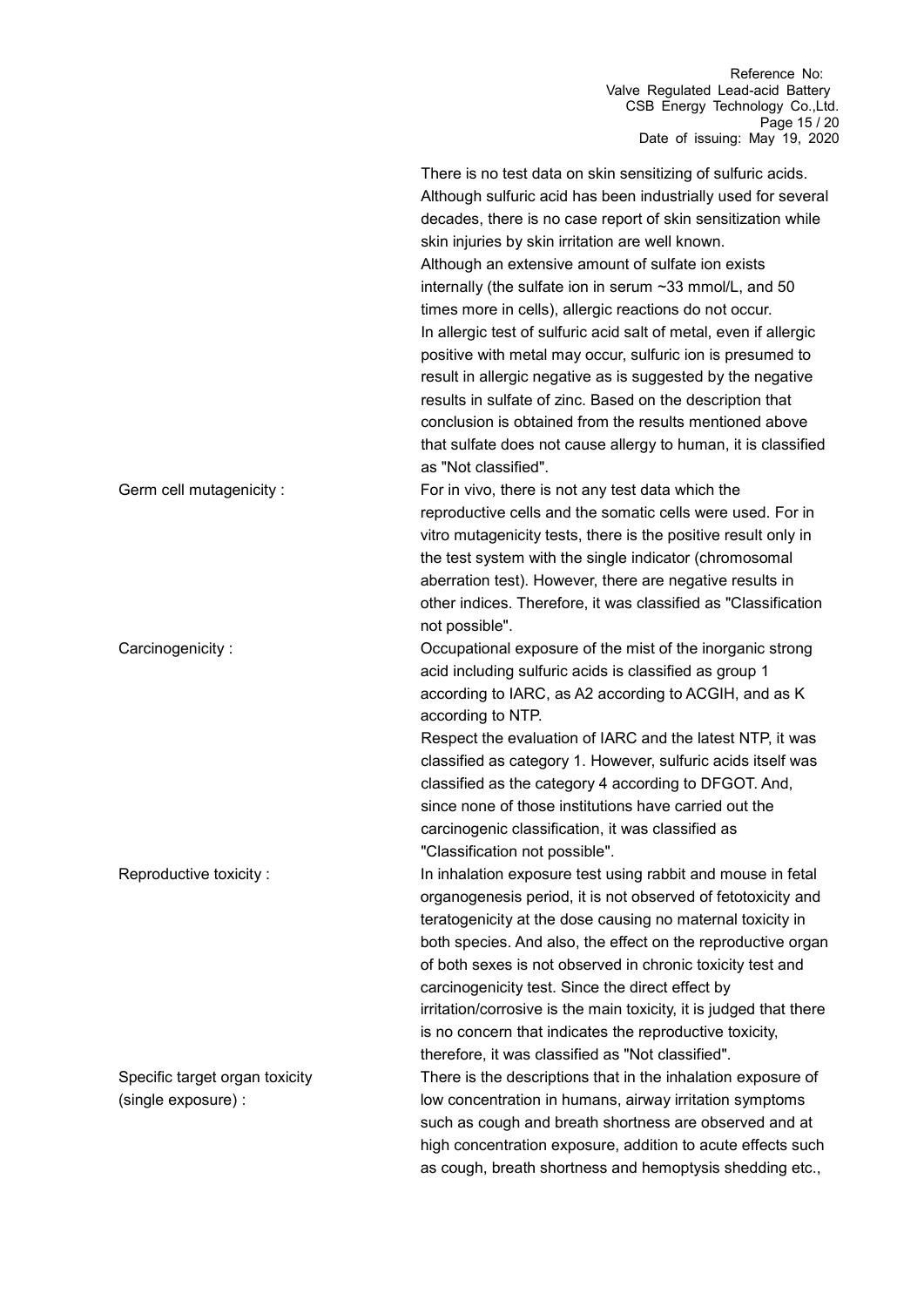Reference No: Valve Regulated Lead-acid Battery CSB Energy Technology Co.,Ltd. Page 16 / 20 Date of issuing: May 19, 2020

|                                                         | permanent effects such as functional depression of lungs,<br>fibrosis and emphysema are observed. Additionally, there is<br>the description that hemorrhage and dysfunction in lungs<br>were observed in 8-hour inhalation exposure using guinea<br>pigs. Based on these descriptions, it was classified as<br>"Category 1 of GHS Specific target organ toxicity (single<br>exposure) (respiratory systems)".                                                                                                                                                                                                    |
|---------------------------------------------------------|------------------------------------------------------------------------------------------------------------------------------------------------------------------------------------------------------------------------------------------------------------------------------------------------------------------------------------------------------------------------------------------------------------------------------------------------------------------------------------------------------------------------------------------------------------------------------------------------------------------|
| Specific target organ toxicity<br>(repeated exposure) : | In the 28-day inhalation exposure test using rat, cell<br>proliferation in laryngeal mucosa is observed in guidance<br>value range of Category 1 of GHS Specific target organ<br>toxicity (repeated exposure). In the 14 to 139-day repeated<br>inhalation exposure test using the guinea pigs, respiratory<br>and lung disorder, such as nasal-septum dropsy,                                                                                                                                                                                                                                                   |
|                                                         | pulmonary emphysema, atelectasis, hyperemia, dropsy,<br>bleeding and thrombosis of bronchioles are observed at the<br>concentration range of guidance value of Category 1 of<br>GHS Specific target organ toxicity (repeated exposure).<br>Furthermore, in the 78-week inhalation exposure test using<br>a cynomolgus, histological change as hyperplasia of a cell,<br>the wall thickening, etc. in bronchioles of lungs were<br>observed at the dosage (0.048 mg/L, 23.5 Hr/Day) of the<br>guidance value range of Category 1. From the above, it<br>was classified as Category 1 of GHS Specific target organ |
| Aspiration hazard :<br>Others:                          | toxicity (repeated exposure) (respiratory systems).<br>No data.<br>No information.                                                                                                                                                                                                                                                                                                                                                                                                                                                                                                                               |

### 12. Ecological Information

Indicate the information for each of components of lead acid battery as below.

| ○Lead (electrode plate, terminal) |                                                             |
|-----------------------------------|-------------------------------------------------------------|
| Ecotoxicity:                      | No data.                                                    |
| Persistence/degradability :       | No data.                                                    |
| Bioaccumulation:                  | No data.                                                    |
| Mobility in soil :                | No information.                                             |
| Hazardous to the ozone layer:     | Not contain ingredients listed in the Annex of the Montreal |
|                                   | Protocol.                                                   |
| ○Lead dioxide (electrode plate)   |                                                             |
| Ecotoxicity:                      | No data.                                                    |
| Persistence/degradability :       | No data.                                                    |
| Bioaccumulation:                  | No data.                                                    |
| Mobility in soil :                | No information.                                             |
| Hazardous to the ozone layer :    | Not contain ingredients listed in the Annex of the Montreal |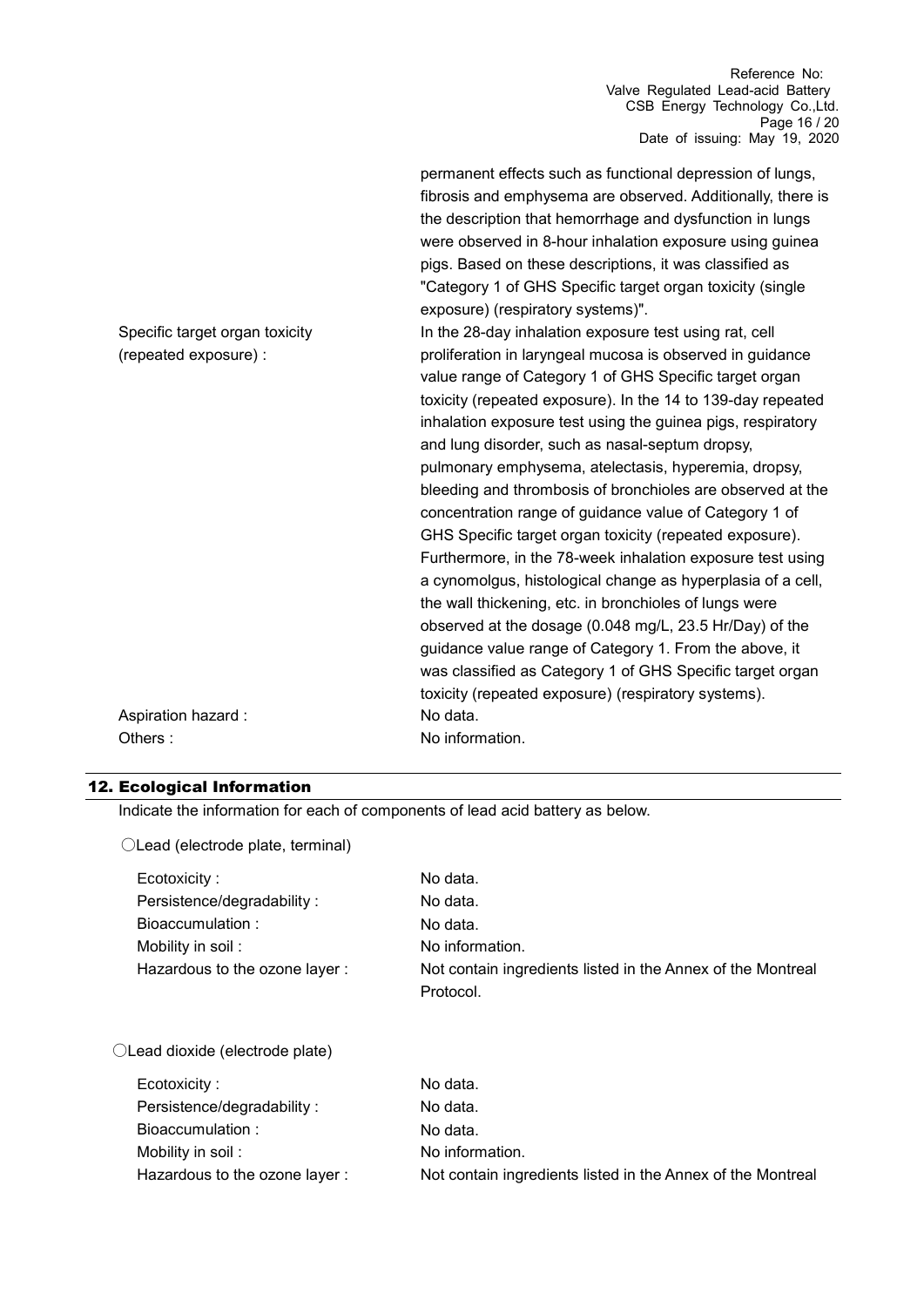Protocol.

| ◯Lead sulfate                       |                                                                                                                                                                                                                                                                                                                                                                                                                          |
|-------------------------------------|--------------------------------------------------------------------------------------------------------------------------------------------------------------------------------------------------------------------------------------------------------------------------------------------------------------------------------------------------------------------------------------------------------------------------|
| Ecotoxicity:                        | Crustacean: Daphnia magna, 48hr-IC <sub>50</sub> = 0.5mg/L<br>(Acute hazardous to the aquatic environment : Category 1<br>of GHS Ecotoxicity)<br>Reliable chronic toxicity data has not been obtained. Since<br>it is metal compound, the behavior in water is not known.<br>Because acute toxicity is category 1, chronic hazardous to<br>the aquatic environment was classified as "Category 1 of<br>GHS Ecotoxicity". |
| Persistence/degradability:          | No data.                                                                                                                                                                                                                                                                                                                                                                                                                 |
| Bioaccumulation:                    | No data.                                                                                                                                                                                                                                                                                                                                                                                                                 |
| Mobility in soil:                   | No information.                                                                                                                                                                                                                                                                                                                                                                                                          |
| Hazardous to the ozone layer :      | Not contain ingredients listed in the Annex of the Montreal<br>Protocol.                                                                                                                                                                                                                                                                                                                                                 |
| ODilute sulfuric acid (electrolyte) |                                                                                                                                                                                                                                                                                                                                                                                                                          |
| Ecotoxicity:                        | Fishes: Bluegill, $96hr$ -LC $_{50}$ = 16-28mg/L<br>(Acute hazardous to the aquatic environment: Category 3<br>of GHS Ecotoxicity)<br>Toxicity factor is considered to be aqueous solution which<br>becomes strong acid, but toxic effect is eased by the buffer<br>action in the environmental water. Therefore, Chronic<br>hazardous to the aquatic environment was classified as<br>"Not classified".                 |
| Persistence/degradability:          | No data.                                                                                                                                                                                                                                                                                                                                                                                                                 |
| Bioaccumulation:                    | No data.                                                                                                                                                                                                                                                                                                                                                                                                                 |
| Mobility in soil:                   | No data.                                                                                                                                                                                                                                                                                                                                                                                                                 |
| Hazardous to the ozone layer :      | Not contain ingredients listed in the Annex of the Montreal<br>Protocol.                                                                                                                                                                                                                                                                                                                                                 |
| <b>13. Precautions for Disposal</b> |                                                                                                                                                                                                                                                                                                                                                                                                                          |
| Disposal considerations :           | In the disposal, follow the standards of the local                                                                                                                                                                                                                                                                                                                                                                       |
|                                     | government.                                                                                                                                                                                                                                                                                                                                                                                                              |
|                                     | Entrust disposal to industrial waste disposal contractor who                                                                                                                                                                                                                                                                                                                                                             |

14. Transport Information

International regulations(dangerous goods) : Inland transport ; The Regulation under ADR/RID.

them disposal.

have obtained a license from local governor, otherwise if the local government is performing waste disposal, entrust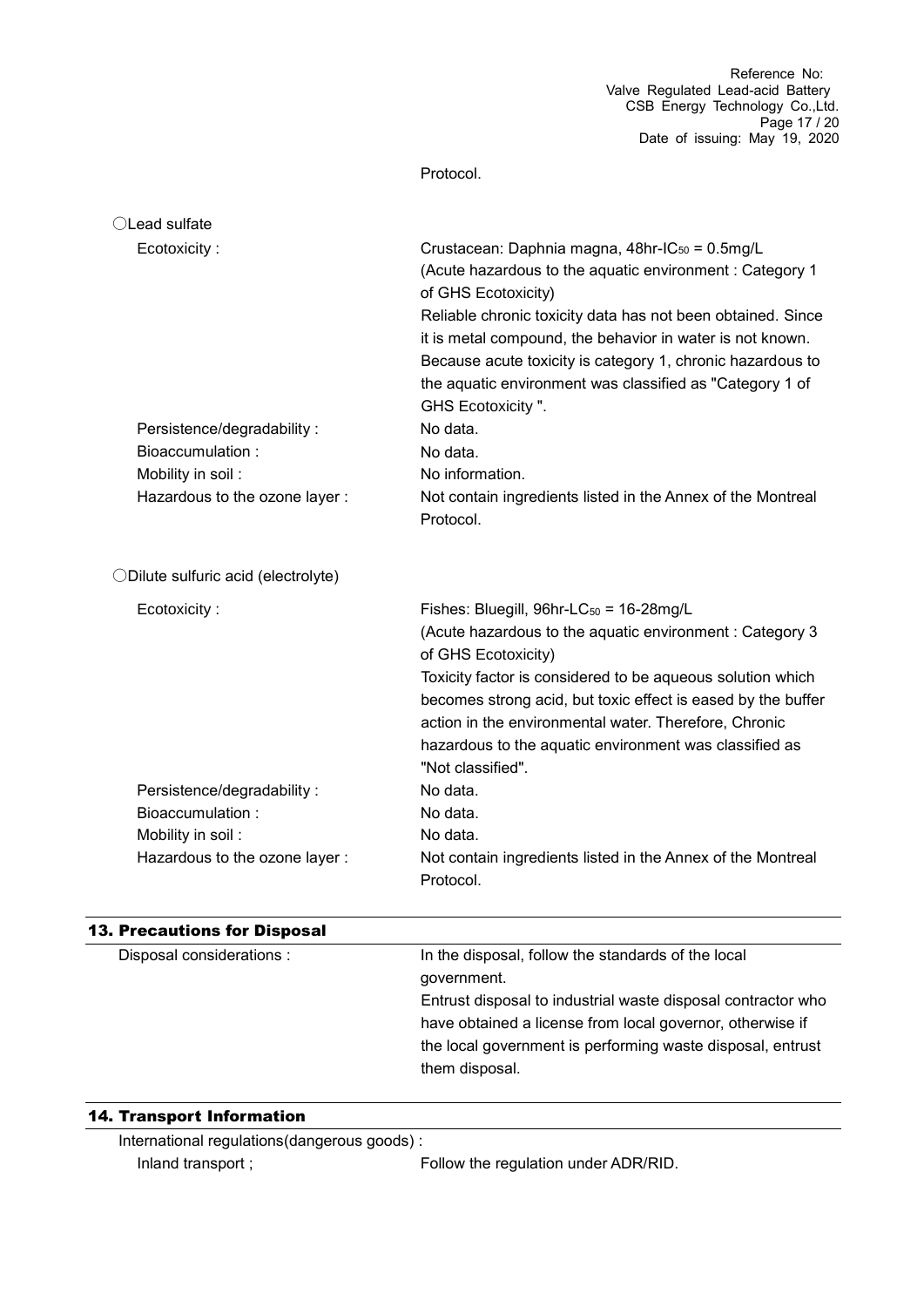Packing group ; Special requirements ; IMO SP29, SP238

UN class ;

Marine pollutant ; No Special safety measures and condition for transport :

In the U.S. and Canada; Follow the regulation under U.S. DOT.

Sea transport ; example 3 and 5 Follow the regulation under IMO.

Air transport ; Follow the regulation under ICAO/IATA(IATA Dangerous Goods Regulations (DGR) 61th Edition).

UN number ; and the same identified as "Battery, Electric Storage, Wet, Nonspillable" when transported by air, sea or by land transportation. The battery(s) must be identified as above on the Bill of Lading and properly packaged with their terminals protected from short circuit. NA or UN numbers do not apply. Our battery(s) warning label identifies each battery as NONSPILLABLE.

> Our seal lead-acid batteries are classified as "Nonspillable" for the purpose of transportation by DOT, and IATA/ICAO as result of passing the Vibration and Pressure Differential Test described in DOT [49 CFR 173.159 (f)] and IATA/ICAO [Special Provision A67].Our seal lead-acid batteries can be safely transported on deck, or under deck stored on either a passenger or cargo vessel as result of passing the Vibration and Pressure Differential Tests as described in the IMDG regulations(Special Provision 238).

> To transport these batteries as "non-spillable" they must be shipped in a condition that would protect them from shortcircuits and be securely packaged so as to withstand conditions normal to transportation by a consumer, in or out of a device, they are unregulated thus requiring no additional special handling or packaging.

> For all modes of transportation, each battery and outer package is labeled "NON-SPILLABLE" per 49 CFR 173.159(f) and 49 CFR 173.159a. If you repackage our batteries either as batteries or as a component of another product you must label the outer package "NON-SPILLABLE" per 49 CFR 173.159(f) and 49 CFR 173.159a.

#### Proper shipping name ; BATTERIES, WET, NON-SPILLABLE, electric storage

IATA A67 Avoid mixed load with other substances as much as possible. Handle the dilute sulfuric acid so as not to leak by overturning or falling. Load to not overturning, falling and damage, and take prevention of cargo collapse securely.

Avoid transport under the direct sunlight and high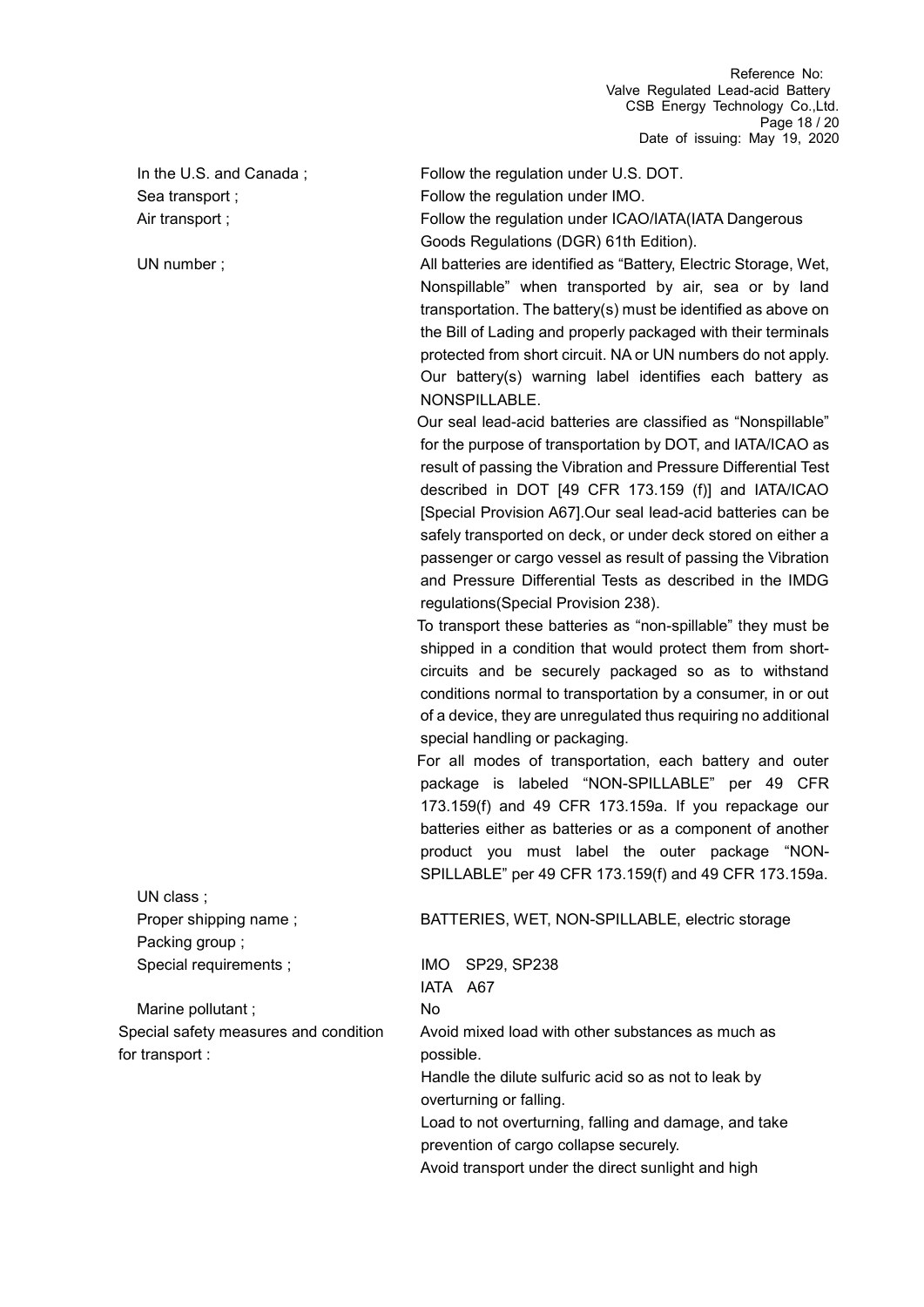|                                       | temperature.                                                              |
|---------------------------------------|---------------------------------------------------------------------------|
|                                       | Transport in accordance with the standards of other related               |
|                                       | laws and regulations.                                                     |
| Emergency response guideline number : | 154                                                                       |
| HS code:                              | 8507.20 (Lead-acid batteries (any use except starting<br>piston engines)) |

| <b>15. Regulatory Information</b>      |                                                                                                                       |
|----------------------------------------|-----------------------------------------------------------------------------------------------------------------------|
| TSCA inventory:                        | All ingredients in this product are listed on the TSCA                                                                |
|                                        | Inventory.                                                                                                            |
| TSCA SNUR :                            | Not listed                                                                                                            |
| SARA Title III :                       |                                                                                                                       |
| Section 302 EPCRA Extremely            | Sulfuric acid is a listed "Extremely Hazardous Substance"                                                             |
| Hazardous Substances;                  | under EPCRA, with a Threshold Planning Quantity (TPQ)<br>of 1,000 lbs.                                                |
| Section 304 CERCLA Hazardous           | Reportable Quantity (RQ) for spilled 100% sulfuric acid                                                               |
| Substances;                            | under CERCLA (Superfund) and EPCRA (Emergency                                                                         |
|                                        | Planning and Community Right to Know Act) is 1,000 lbs.                                                               |
|                                        | State and local reportable quantities for spilled sulfuric acid<br>may vary.                                          |
| Section 311/312 Hazard                 | EPCRA Section 312 Tier Two reporting is required for non-                                                             |
| Categorization;                        | automotive batteries if sulfuric acid is present in quantities                                                        |
|                                        | of 500 lbs or more and/or if lead is present in quantities of                                                         |
|                                        | 10,000 lbs or more.                                                                                                   |
| Section 313 EPCRA Toxic<br>Substances; | "40 CFR §372.38 Exemptions. (b) Articles" states "If a toxic                                                          |
|                                        | chemical is present in an article at a covered facility, a                                                            |
|                                        | person is not required to consider the quantity of the toxic                                                          |
|                                        | chemical present in such article when determining whether                                                             |
|                                        | an applicable threshold has been met under §372.25,                                                                   |
|                                        | §372.27, or §372.28 or determining the amount of release                                                              |
|                                        | to be reported under §372.30. This exemption applies                                                                  |
|                                        | whether the person received the article from another                                                                  |
|                                        | person or the person produced the article. However, this                                                              |
|                                        | exemption applies only to the quantity of the toxic chemical                                                          |
|                                        | present in the article. If the toxic chemical is manufactured                                                         |
|                                        | (including imported), processed, or otherwise used at the                                                             |
|                                        | covered facility other than as part of the article, in excess of                                                      |
|                                        | an applicable threshold quantity set forth in §372.25,                                                                |
|                                        | §372.27, or §372.28, the person is required to report under<br>§372.30. Persons potentially subject to this exemption |
|                                        | should carefully review the definitions of article and release                                                        |
|                                        | in §372.3. If a release of a toxic chemical occurs as a result                                                        |

of the processing or use of an item at the facility, that item

does not meet the definition of article."